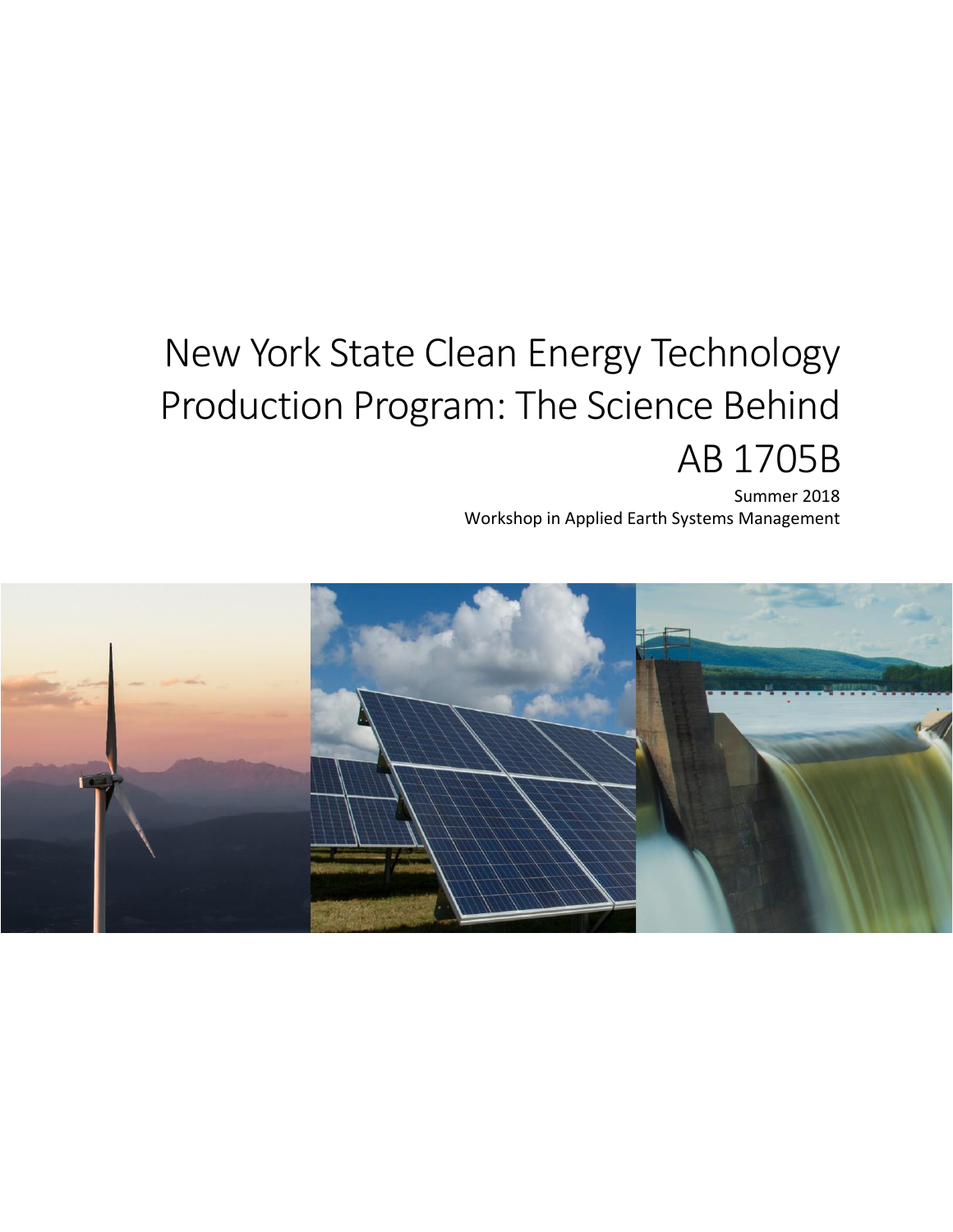Columbia University | School of International and Public Affairs | The Earth Institute

| Advisor:        | Dr. Steven Cohen                                                        |
|-----------------|-------------------------------------------------------------------------|
| Manager:        | Alison Wolters                                                          |
| Deputy manager: | Lee Hager                                                               |
| Group Members:  | Elaine Angeles, Maria Chavez, Stephanie Díaz, Yousef Koutnik, Shao-Chen |
|                 | Lu, Tavo True-Alcala, Cornelia Wu, Shilin Xia, Yu Yen                   |

#### Acknowledgments

We would like to thank our faculty advisor, Steven Cohen, for guiding us through this process and helping us become more effective communicators.

#### Image Source

Wind turbine image courtesy of Jason Blackeye. Solar panel image and hydropower dam image courtesy of the American Public Power Association.

#### Disclaimer

This report is prepared for the summer semester course ENVP U9229 Workshop in Applied Earth Systems Management as part of the MPA in Environmental Science and Policy program by students of the Class of 2019. All information contained in this report is prepared from sources and data believed to be correct and reliable as of August 2018. The views, recommendations, and opinions expressed in this report may not necessarily reflect those of Columbia University or any of its affiliates.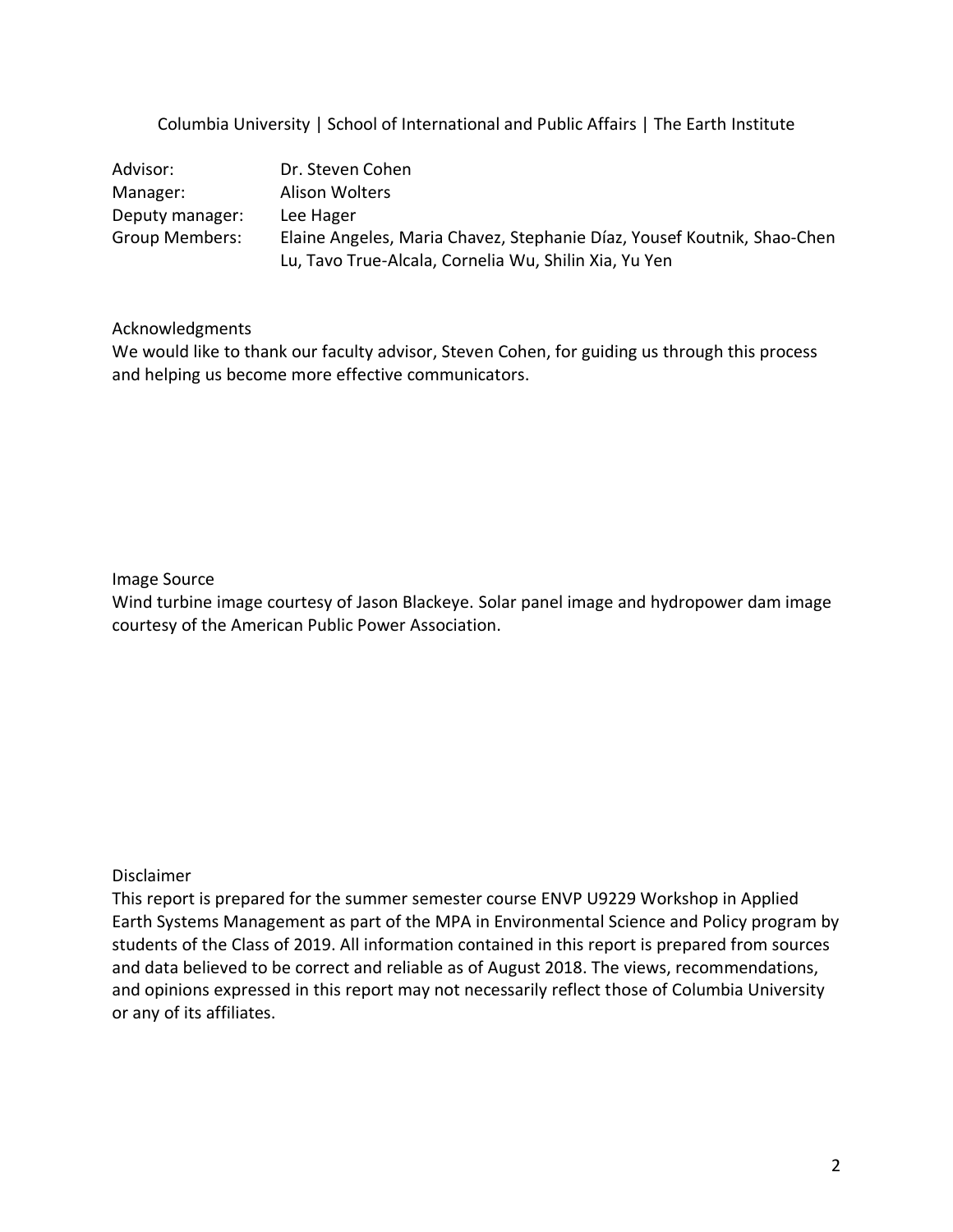# **Table of Contents**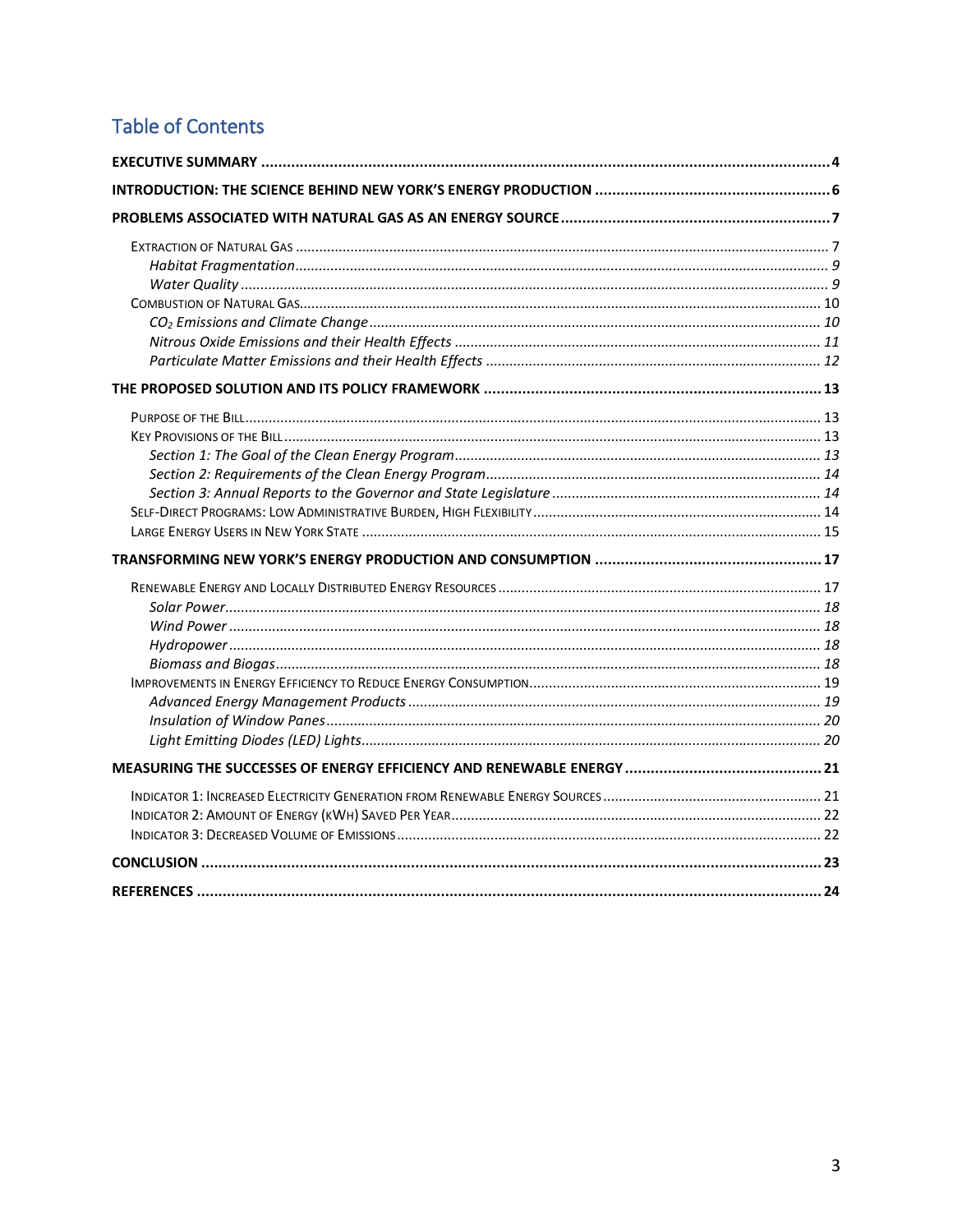# <span id="page-3-0"></span>Executive Summary

New York State has set ambitious goals to change its energy mix, enhance energy efficiency, and reduce greenhouse gases. As part of the Reforming the Energy Vision (REV) plan, New York State has committed to producing 50% of its energy from renewables by 2030 and reducing its greenhouse gases to 80% of 2005 levels by 2050. Currently, natural gas is New York's largest source of energy. Natural gas usage impairs environmental quality and human health due to:

- *Habitat Fragmentation:* For example, the range of the Allegheny dusky mountain salamander overlaps with 70% of the shale areas in NY and PA. Hydraulic fracturing breaks up its natural habitat. $1$
- *Water Quality:* 82% of drinking water wells in the Marcellus shale region, which runs through New York and Pennsylvania, had methane in it. $2$
- *Carbon Dioxide Emissions and Climate Change:* In 2016, New York State emitted 20.5 million tons of carbon dioxide, a greenhouse gas, from natural gas combustion.<sup>3</sup>
- *Nitrous Oxide Emissions and their Health Effects:* In 2016, New York State emitted almost 7 thousand tons of nitrous oxides, a respiratory irritant, from natural gas combustion. 4
- *Particulate Matter Emissions and their Health Effects:* Inhalation of particulate matter can exacerbate cardiovascular conditions.<sup>5</sup>

In 2016, New York State produced 43% of its energy through the combustion of natural gas.<sup>6</sup>

As New York State takes steps towards meeting its REV goals, the effects of natural gas usage will be reduced. To meet REV goals, New York will need to address energy generation for commercial and industrial users which account for 63% of the state's energy use.<sup>7</sup> To this effect, Assemblywoman Carrie Woerner and Senator Joseph Griffo proposed a statute entitled "The New York State Clean Energy Technology Production Program" which aims to "stimulate the growth and adoption of more energy-efficient practices, greater use of advanced energy management products, deeper penetration of renewable energy resources, and wider deployment of 'distributed' energy resources."<sup>8</sup> This bill seeks to incentivize large energy users in the state to invest money into energy efficiency and renewable energy projects. Currently, New York State collects money from all energy users based on the electricity usage. These funds are allocated to clean energy programs that fund energy efficiency and renewable energy for small energy users. Large energy users were thought to have no need for assistance and are not eligible to receive funding from these revenues. Under the proposed bill, New York would establish a self-direct program that would make the money that large energy users pay into the fund available to them for energy efficiency and renewable energy projects.

Self-direct programs offer users flexibility to create projects that best suit their energy needs but still adhere to guidelines issued by the state. In New York, large energy users include hospitals, data centers, and chip manufacturers. The ways in which each of these large energy users utilize energy differs, but there are some readily-available technologies that are promoted under this bill:

- *Renewable energy and distributed sources*
- *Energy management systems*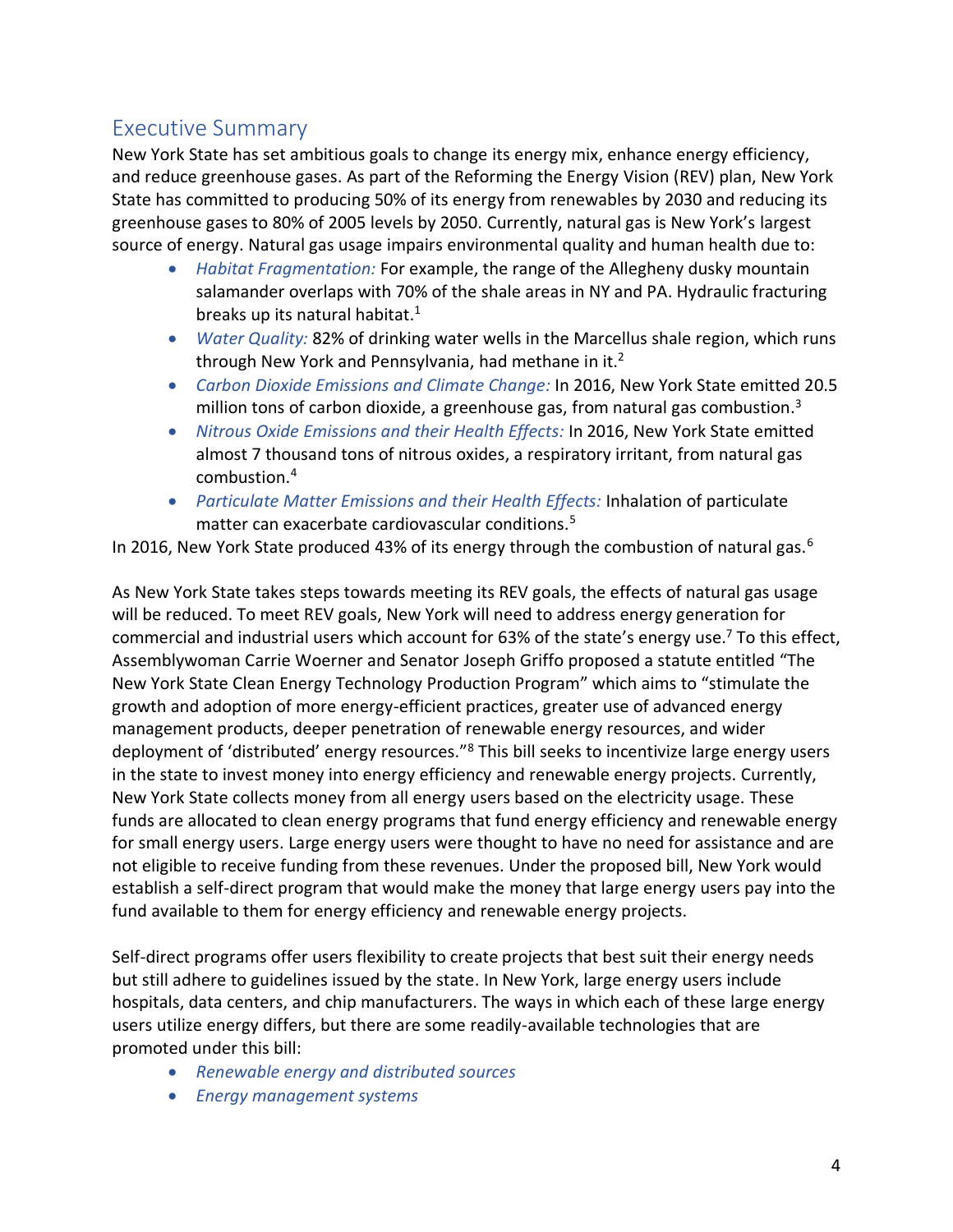- *Insulation*
- *Light Emitting Diodes*

As part of the bill, large energy users must report on the improvements they made. Success of this program will be measured as follows:

- *Added generation capacity from renewable sources*
- *Energy saved per year by LEUs in KWh*
- *Emissions of carbon dioxide and nitrous oxides reduced per year*

New York State can be a leader in transforming its energy mix. If New York successfully incentivizes companies to participate, the state will be less dependent on natural gas for energy production and therefore experience less of the harmful impacts associated with its usage. This bill would be a step towards a better energy future for New York State.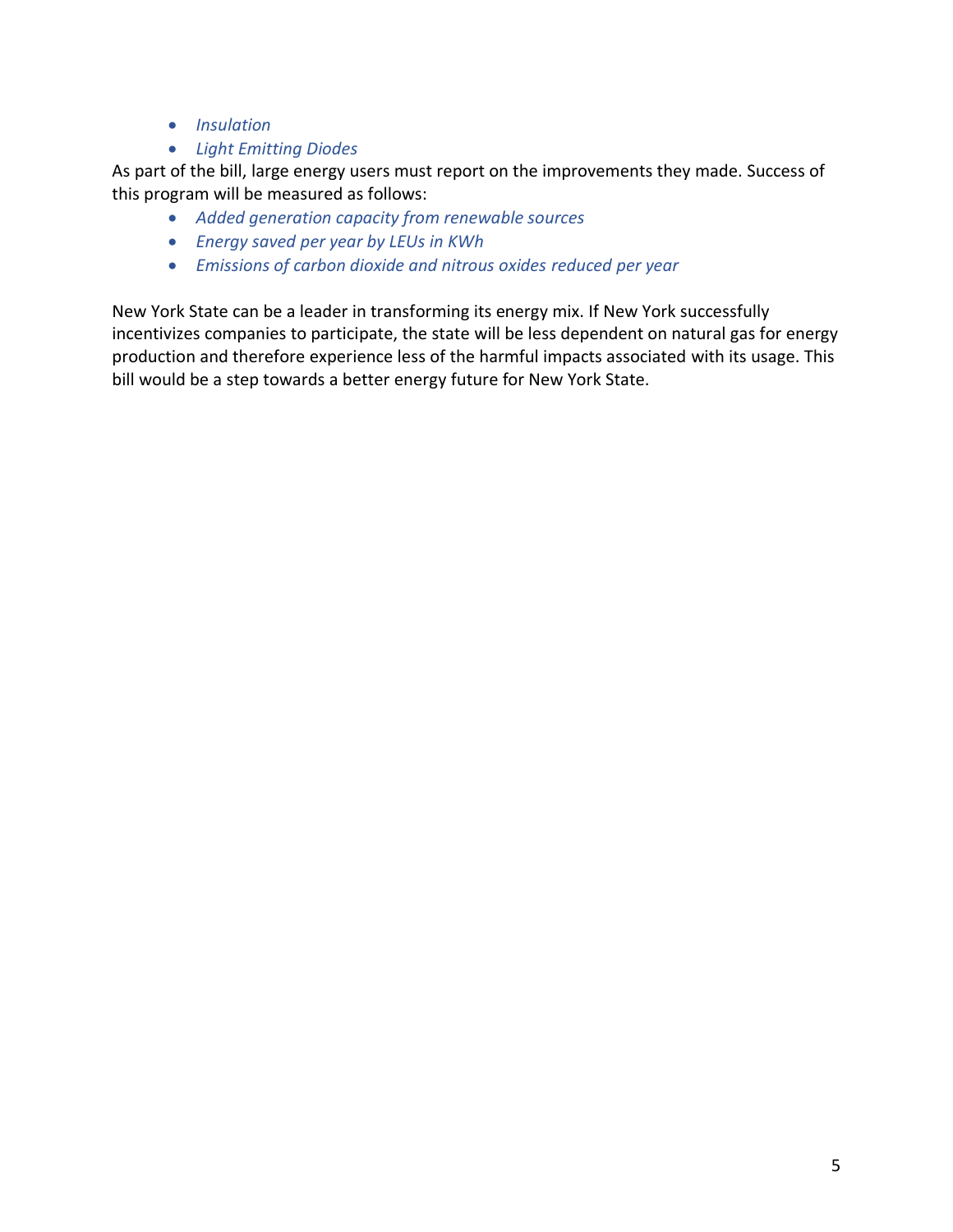# <span id="page-5-0"></span>Introduction: The Science Behind New York's Energy Production

New York State Assembly Bill 1705B (AB 1705B) is designed to increase energy efficiency and reduce greenhouse gas emissions in New York State. The bill is in line with the Reforming the Energy Vision (REV), the comprehensive energy strategy for the State of New York. REV has three strategic pillars—Public Service Commission's Reforming the Energy Vision Regulatory Docket, NYSERDA's Clean Energy Fund, and New York Power Authority (NYPA) operations and programs. These serve as anchors for New York State in reshaping its energy portfolio in the following decades. The bill aims to add to REV by establishing a self-directed, clean energy technology production program for large energy users. The program is intended to stimulate the growth and implementation of energy-efficient practices and products, as well as renewable and locally distributed energy resources.

All energy users in New York State pay an energy tax that is tied to their usage. Many of the current programs under REV are aimed at homeowners and small businesses and fail to influence the behaviors of commercial, industrial, and large energy users because they cannot qualify for these programs. Self-direct programs, like the one proposed in AB 1705B, allow large users to direct how their fees are used, but also require that program participants verify that their energy efficiency measures will successfully meet the thresholds mandated.

In 2015, over 40% of total energy consumed by New York State came from natural gas, making it the single biggest source of energy in the state. While natural gas is often seen as a "cleaner" fossil fuel, problems that arise from the extraction and combustion of natural gas lead to detrimental effects that range from habitat fragmentation, water pollution, particulate pollution, greenhouse gas emissions, and climate change.

AB 1705B proposes several pathways to the goal: improvements to design and technology of buildings, use of advanced energy management products, and increased use of renewables and locally distributed energy resources. Increased use of technology and renewables will decrease reliance on natural gas, reduce the greenhouse effect, and improve human health. AB 1705B is a step in the right direction, and will tap into energy savings that New York State was previously allowing to slip through the cracks.

This report focuses on the science behind both the problem the bill is addressing and the solution it proposes. Energy production is a science-based problem, and it requires sciencebased solutions. Policy choices, such as the one proposed in AB 1705B, require understanding the problems associated with New York's current energy production and understanding possible paths forward. By incentivizing large energy users to invest in renewable energy production and energy efficiency measures, New York would decrease its dependency on natural gas, a fossil fuel. The science focus of this report highlights the benefits that this bill would bring to New York.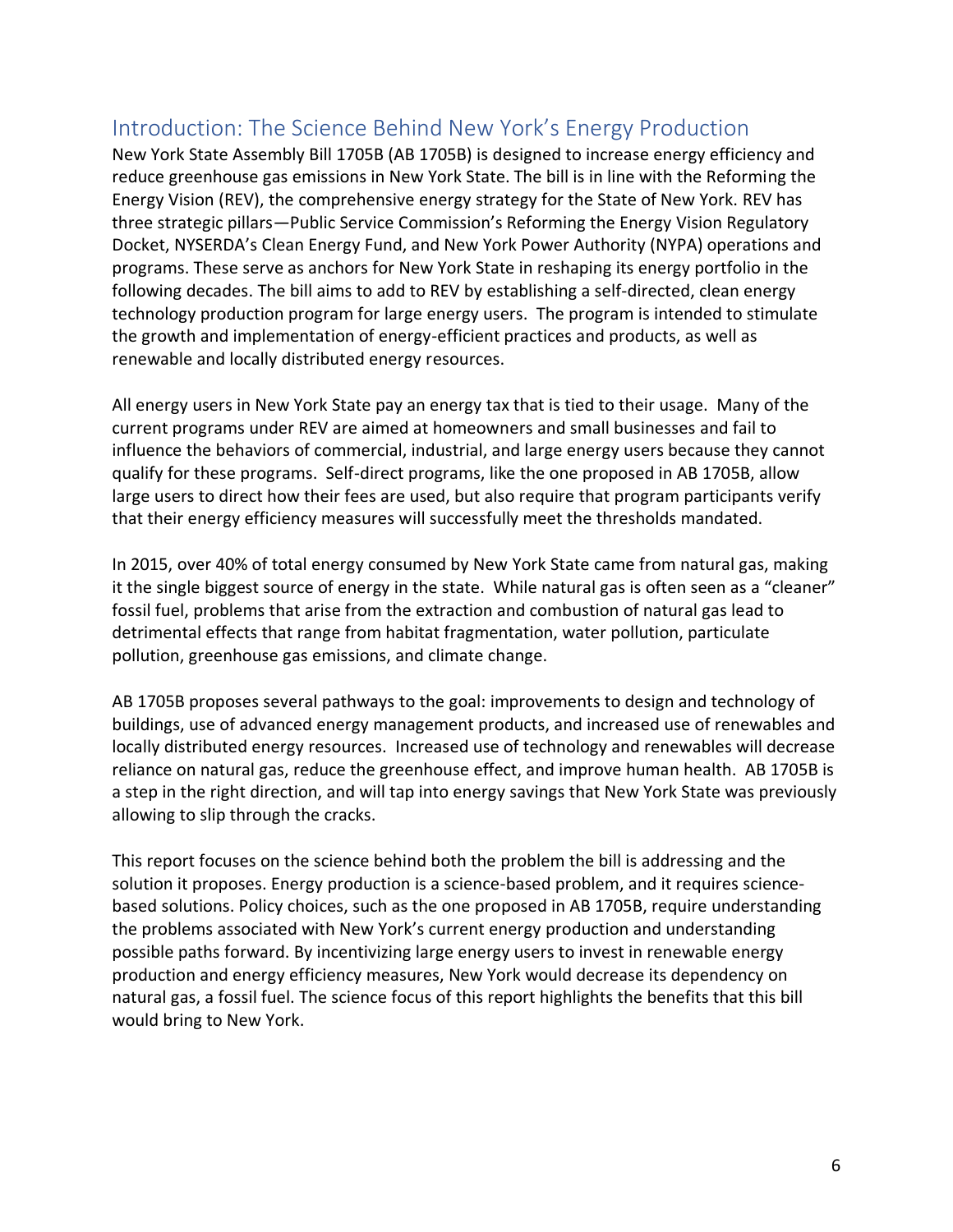# <span id="page-6-0"></span>Problems Associated with Natural Gas as an Energy Source

Electricity is a necessity in today's world, and in 2016, the State of New York produced 134 terawatt-hours of energy.<sup>9</sup> Natural gas is the largest source of energy for New York, accounting for 43% of the energy produced.<sup>10</sup> Although there are environmental costs associated with all sources of energy, the environmental costs associated with the use of natural gas, a fossil fuel, are particularly salient to New York and its neighbors. Both



*Figure 1-- New York State Energy Production in 2016 by Source. Data from EIA New York State Profile 2016.* 

the extraction and combustion of natural gas have negative impacts on the environment and human health through habitat fragmentation, water contamination, greenhouse gas emissions, and air pollution. In order to understand the importance of Assembly Bill 1705B, one must first understand the type and severity of the problems that New York's primary energy source produces.

New York State government's policy acknowledges the need to address these environmental problems. The proposed bill builds off New York State's "Reforming the Energy Vision" (REV) program, the scope for which is very similar to what is proposed in AB 1705B – that is, promoting energy efficiency practices and effective energy management products, bringing more renewable energy sources to the grid, and curbing carbon emissions.<sup>11</sup>

# <span id="page-6-1"></span>Extraction of Natural Gas

The first step in using natural gas as an energy source is extracting it from the ground. Natural gas is a fossil fuel consisting of methane. It is naturally found underground and must be brought up to the surface through extractive processes. This report focuses on hydraulic fracturing as the extraction process as hydraulic fracturing has revolutionized US domestic oil and natural gas production. Although New York placed a moratorium on fracking in 2014,<sup>12</sup> the state uses a great deal of natural gas from states like Pennsylvania from which it imports 60% of its natural gas.<sup>13</sup> Since other states that supply New York with natural gas have not imposed bans on fracking techniques, the impacts of such techniques must be considered when discussing the impacts of New York's energy production.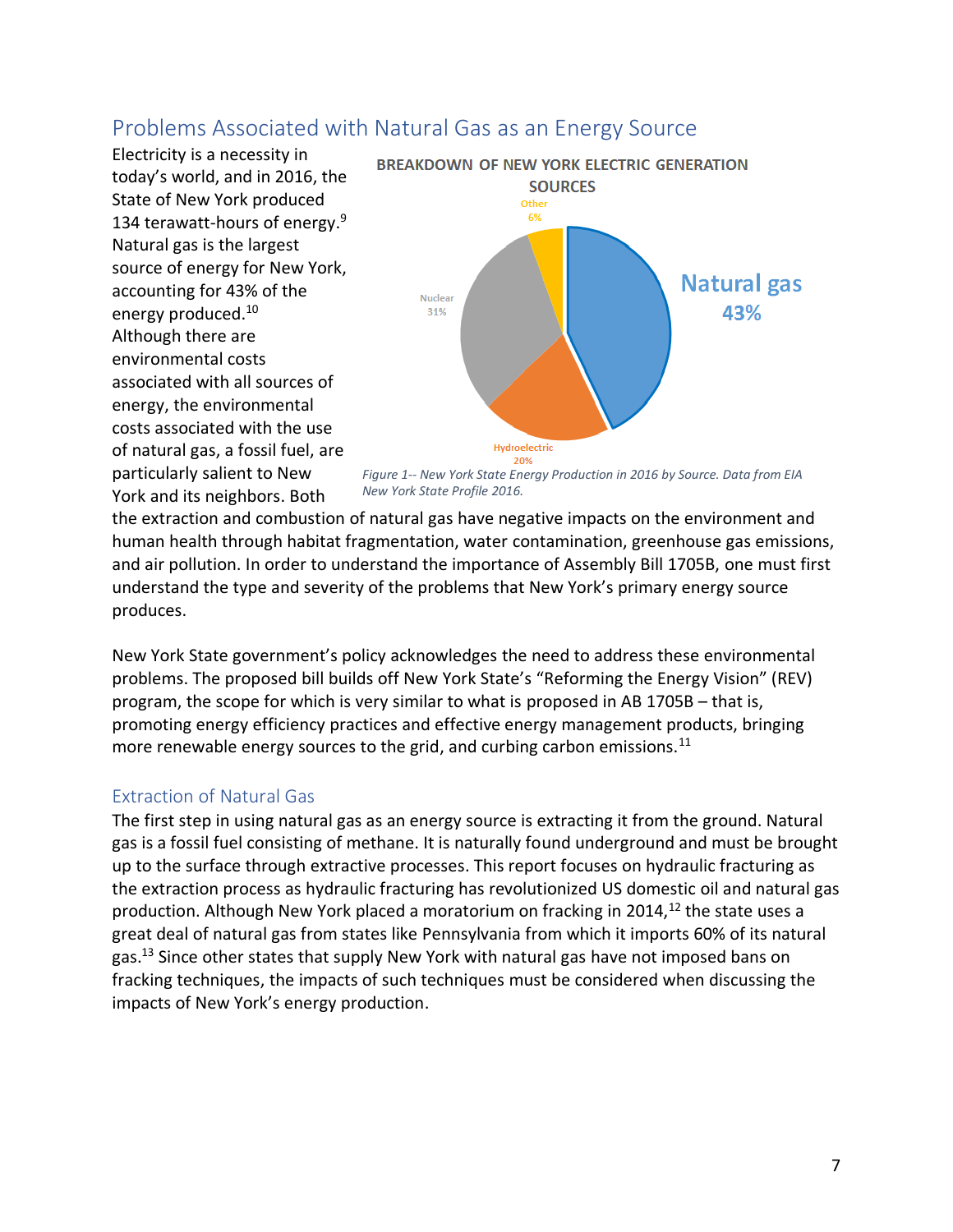

*Figure 2--Location of Active Hydraulic Fracturing Wells. Note that the moratorium on fracking in New York does not prevent fracking from occurring near its borders. Image source: PA DEP website.*

New York's neighboring states use hydraulic fracturing, also known as unconventional development, as a method of producing oil and natural gas from source rocks that otherwise lack the porosity and permeability to produce hydrocarbons through conventional means. The process involves horizontally drilling through a

hydrocarbon-bearing formation and then pumping large amounts of water, sand, and chemicals into the wellbore to fracture the formation and artificially create the porosity and permeability needed to produce hydrocarbons. After wells are fractured, or "fracked," the water, sand, chemicals, and new chemicals from the formation are brought back to the surface before production of oil and natural gas begins. The water must be disposed of properly, or it can become an environmental and public health hazard. While the waste water from oil and gas operations is excluded from federal toxic waste rules, the regulation of waste water is controlled at the state level.

As a new technology to produce natural gas, hydraulic fracturing has become controversial. While some argue fracking is clean and water resources-dependent, others are concerned about groundwater being contaminated with natural gas and the chemicals used in the fracking process. A single hydrofracking treatment may yield 15,000 gallons of chemical waste from the fracking fluids.<sup>14</sup> Additionally, some have argued that fugitive emissions of methane, a highly potent greenhouse gas from fracking, could offset its reduced carbon emissions.<sup>15</sup> The effects of hydraulic fracturing is described below.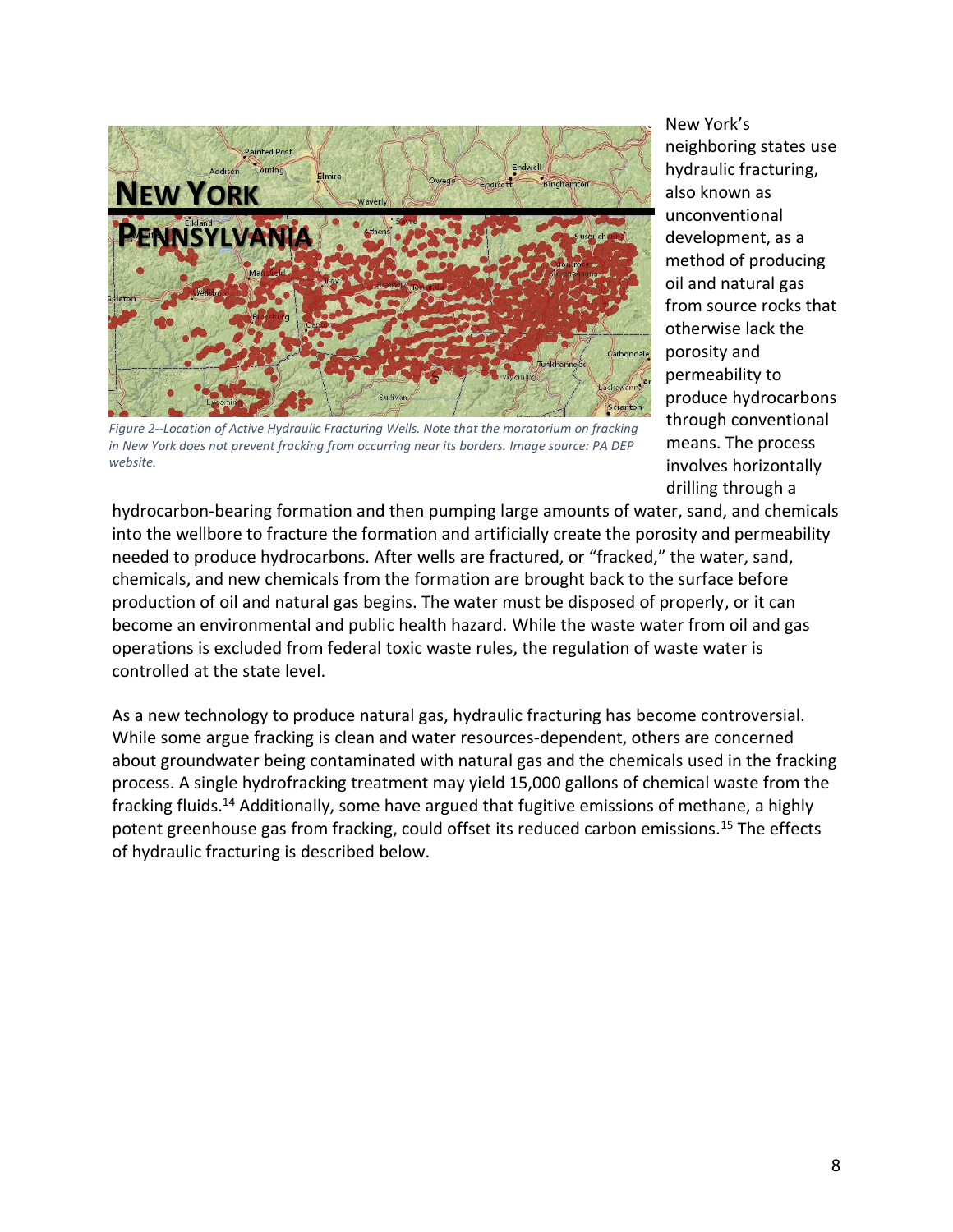#### <span id="page-8-0"></span>Habitat Fragmentation

The hydraulic fracturing process requires clearing land for well sites. This process can cut through natural habitats as roads effectively divide the landscape into a mosaic of smaller habitats. These altered conditions affect which species can survive in a given area. $16$ For example, the Allegheny Mountain dusky salamander has a range that has 70% overlap with shale areas in New York and Pennsylvania. With a divided landscape, the



*Figure 3--An example of habitat fragmentation. Image source: Paherps.com*

species may be isolated from important sources of water, causing local extinctions.<sup>17</sup> When factors like the use of access roads, storage tanks, and pipelines are considered, natural gas extraction facilities require large areas of land to operate.<sup>18</sup>

#### <span id="page-8-1"></span>Water Quality

Hydraulic fracturing fluid, which typically has many chemical components, can contaminate water sources via a number of pathways throughout the fracking process.<sup>19</sup> This contamination often involves many different chemical compounds and is the most important form of environmental impact to the public. One study found that of 632 chemicals used in products for natural gas extraction, only 353 could be identified by Chemical Abstracts Services numbers.<sup>20</sup> The chemicals that were not identified are an unknown risk to water quality. Of this, thirty seven percent (37%) were endocrine disruptors, which are contaminants that can affect any system in the body that is controlled by hormone regulation. Its effects include obesity, cardiovascular disease, neurological effects, reproductive issues, and prostate and breast cancer.<sup>21</sup> Developing embryos and young children are particularly susceptible to endocrine disrupting chemicals. A different study with data provided by an oil and gas company list contained 750 chemicals, including 29 that were known carcinogens, regulated by the Safe Drinking Water Act, or classified as hazardous air pollutants.<sup>22</sup> Though many chemicals can be determined through testing or self-submission, companies often list many of the contents of the fracking fluid as "proprietary chemicals" which they are not required to disclose.<sup>23</sup> This lack of transparency adds to the uncertainty in assessing the full extent of water quality impacts that results from hydraulic fracturing.

Despite a ban on fracking in New York, nearby states like Pennsylvania that allow the practice still pose a risk to New York's water supply near the Pennsylvania border.<sup>24</sup> In addition to chemicals from hydraulic fracturing fluid, stray methane can also leak from fracking sites into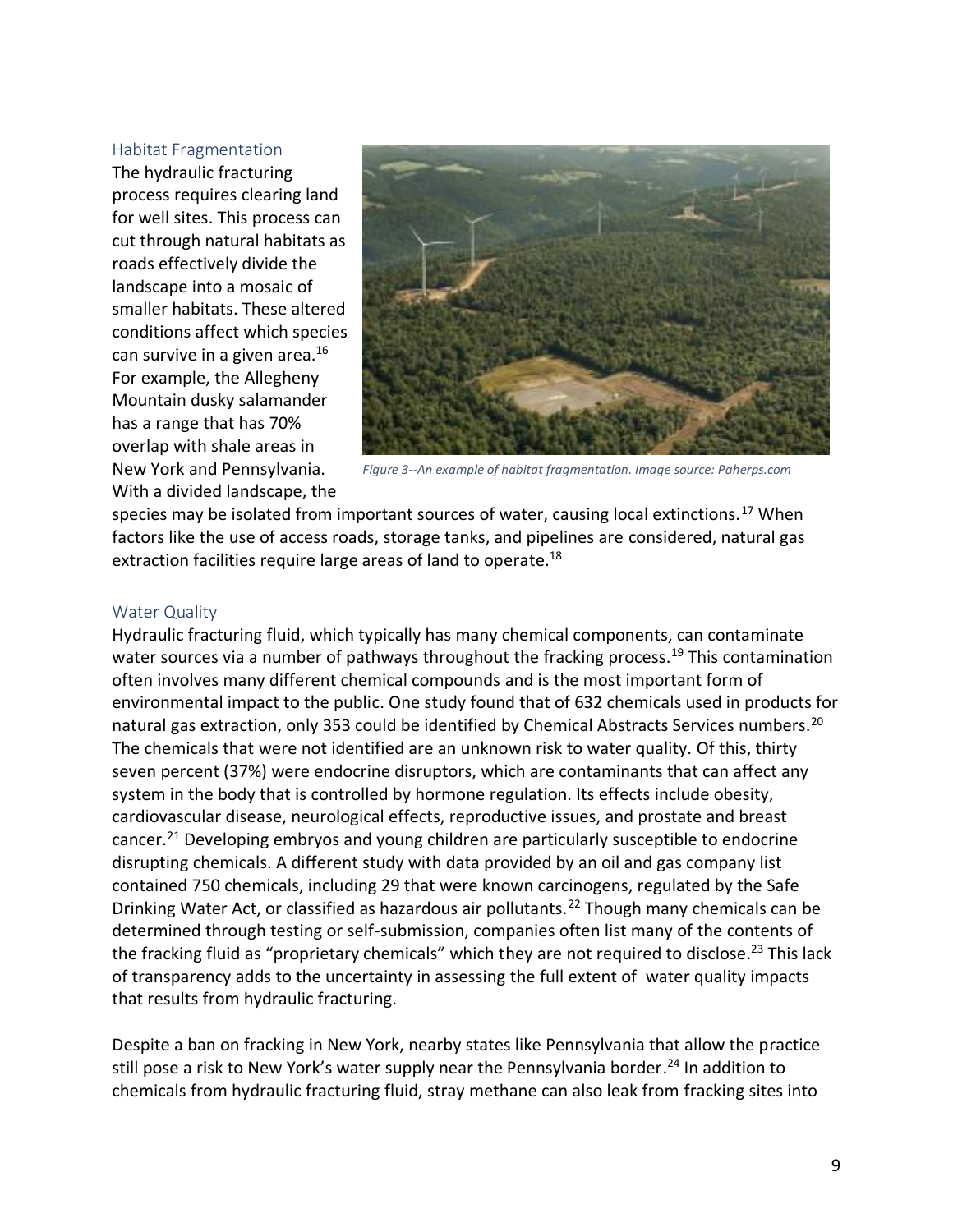the local water. One study that looked at 141 drinking water wells in the Marcellus shale region detected methane in 82% of samples. The highest methane concentrations were in water supplies within 1 km of a gas well (averaging 6 times higher than the rest).<sup>25</sup> Methane concentrations in the air of over 5% can be explosive or asphyxiating if released quickly from water (like a faucet) in an enclosed environment (like a home),  $^{26}$  and its presence can make water more likely to dissolve contaminants like iron and arsenic, toxics which negatively impact water quality.<sup>27</sup>

# <span id="page-9-0"></span>Combustion of Natural Gas

Once natural gas is extracted from the ground, it is transported to energy production facilities. These facilities use natural gas turbines. Natural gas, a fossil fuel, is a hydrocarbon. The bonds between the carbon and hydrogen atoms are a form of stored energy, and when natural gas is burned, this stored chemical energy is turned into mechanical energy as the hot air expands through the turbine. This expansion turns the blades of the turbine which then spins a generator which converts the mechanical energy into electrical energy.

Although this report highlights the negative impacts on human health and the environment associated with natural gas usage, we understand that natural gas is considered a bridge fuel to renewable energy since its production and consumption produces less pollution than other fossil fuels. Natural gas has a lesser impact on the environment as it releases 45% less carbon dioxide than coal and 30% less than oil and has therefore less impact on the environment.<sup>28</sup> Nonetheless, the negative impacts of natural gas are concerning enough to continue efforts to decrease its use.

## <span id="page-9-1"></span>CO<sub>2</sub> Emissions and Climate Change

<span id="page-9-2"></span>The carbon cycle is a naturally occurring phenomenon. Carbon moves between the atmosphere, the oceans, vegetation, and soil, and these processes have a natural balance. In the atmosphere, carbon exists as  $CO<sub>2</sub>$ . As a greenhouse gas,  $CO<sub>2</sub>$  serves a key function in warming the Earth's surface to temperatures that allow life to exist. Heat from the Sun is absorbed by the Earth, and the Earth re-emits this heat. Greenhouse gases trap some of the heat the Earth emits, and global temperatures stabilize when the amount of heat entering the Earth matches the amount of heat leaving the Earth.<sup>29</sup>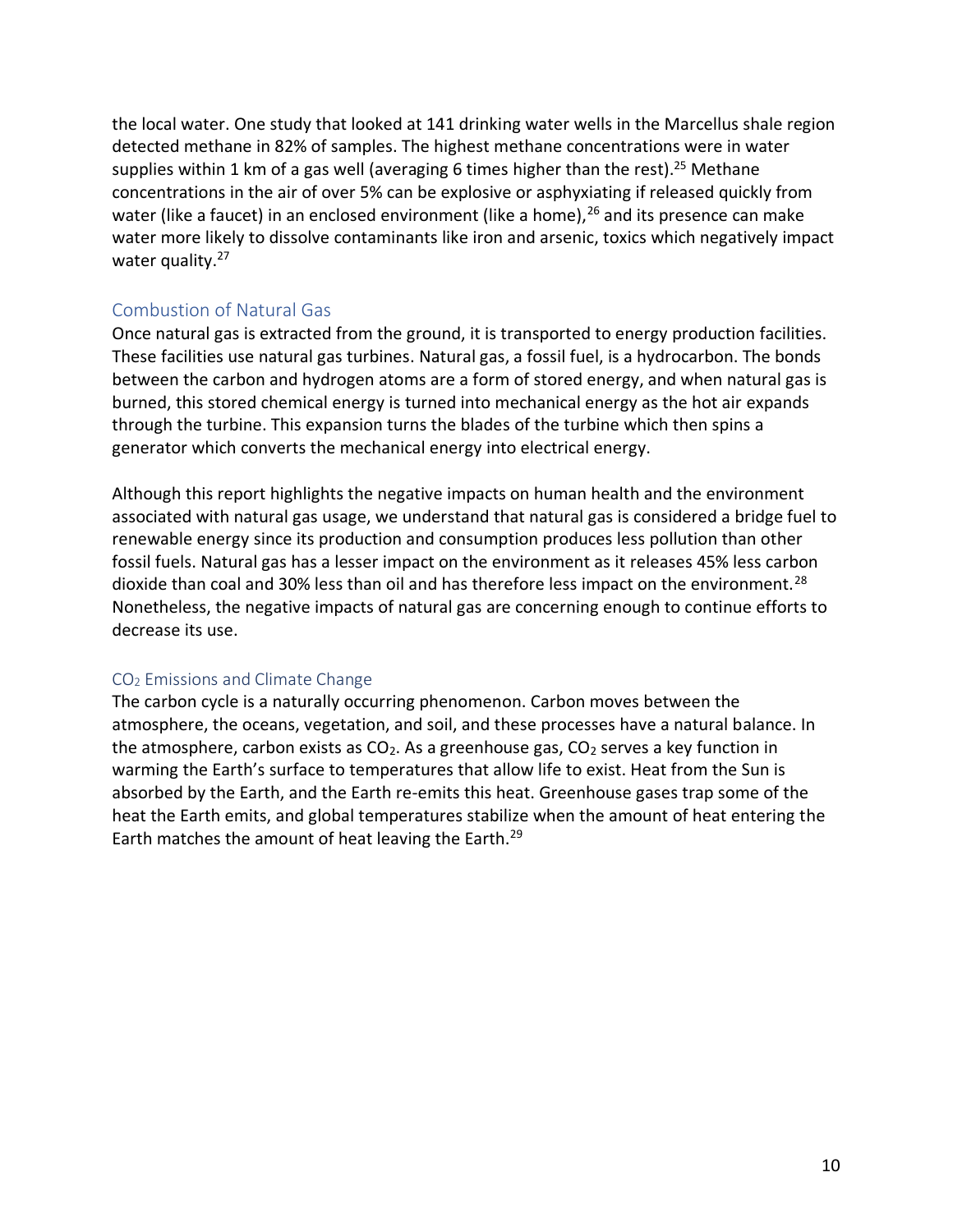Fossil fuels, the product of very old organic matter, are another way in which carbon is stored. When humans extract fossil fuels and burn them, they release stored carbon into the



Human Influence on the Greenhouse Effect

*Figure 4--Anthropogenic Changes to the Greenhouse Effect through Carbon Dioxide Emissions. Image Source: Globalchange.gov*

atmosphere as CO<sub>2</sub>. The 16 natural gas power plants in New York State cumulatively emitted 20.5 million tons of  $CO<sub>2</sub>$  in  $2016.<sup>30</sup>$  By doing so, New York State has contributed to another flow of carbon that was not previously in the cycle. This leads to an accumulation of  $CO<sub>2</sub>$  in the atmosphere, meaning more heat is trapped on Earth.[29](#page-9-2) Once the amount of CO<sup>2</sup> in the atmosphere surpasses a certain threshold, this disrupts the balance described before, thereby increasing global temperatures and changing the Earth's

climate systems. Due to the complexity of the Earth's climate systems and the interactions that occur within it, it is difficult to predict the exact changes that our consumption of fossil fuels will create on the planet. Nonetheless, there is high certainty that humans are driving it through greenhouse gas emissions associated with the usage of fossil fuels like natural gas.<sup>31</sup>

## <span id="page-10-0"></span>Nitrous Oxide Emissions and their Health Effects

In addition to contributing to the greenhouse effect, the combustion of fossil fuels emits compounds into the atmosphere that decrease ambient air quality and harm human health. Nitrogen oxides forms during natural gas combustion primarily through a process known as thermal NO<sub>x</sub> production.<sup>32</sup> Thermal NO<sub>x</sub> forms near the gas burners, where temperatures are highest, and is a result of the high temperatures leading free nitrogen and oxygen molecules to react with each other. Thermal  $NO<sub>x</sub>$  production is a direct product of the oxygen concentration at the burner, the peak burner temperature, and the time exposed to peak temperature. An increase in any of these factors will result in an increase of thermal  $NO<sub>x</sub>$  production, and this applies to virtually all types of natural gas combustion systems.

Nitrogen oxides in high enough concentrations in the atmosphere have the potential to cause respiratory complications in humans.<sup>33</sup> Common symptoms include coughing and difficulty breathing, and individuals with asthma or other pre-existing respiratory issues are at an elevate risk to experience respiratory complications due to high concentrations of nitrogen oxides.<sup>34</sup> Nitrogen oxides can also react with other chemicals in the air to create particulate matter and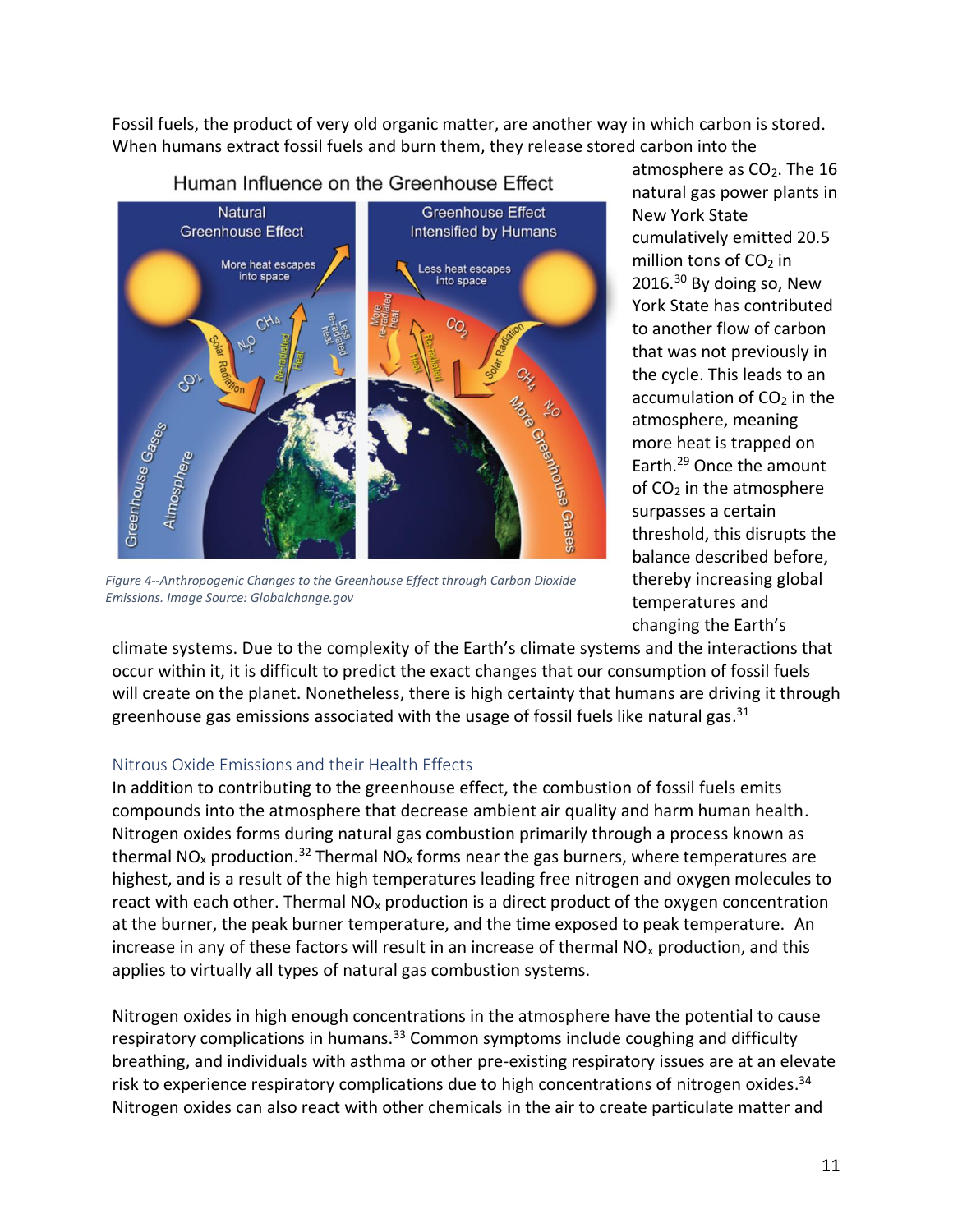ozone, with ozone being the primary component of smog.<sup>35</sup> Additionally, nitrogen oxides can combine with water molecules in the atmosphere to form acid rain,<sup>36</sup> which can significantly harm aquatic ecosystems.<sup>37</sup>

## <span id="page-11-0"></span>Particulate Matter Emissions and their Health Effects

Another way in which natural gas impacts air quality and human health is through particulate matter emissions. Although particulate matter emissions from natural gas are lower compared to other fossil fuel sources, particulate matter emissions may still "result from poor air/fuel mixing or maintenance problems."<sup>38</sup> Poor air quality can cause severe respiratory illnesses and intensify existing heart conditions.<sup>39</sup> Some analysts have estimated that roughly 6.5 million deaths per year globally due to poor air quality.<sup>40</sup> Most of these deaths are attributable to heart attacks as air pollution is a catalyst for atherosclerosis, a narrowing of the arteries.<sup>41</sup> Air pollution from particulate matter smaller than 2.5 microns in diameter (PM 2.5) is the most concerning to human health. These particles are dangerous because they are too small to be adequately screened by the body and reach the lungs with ease. Once inside, PM 2.5 irritates the lungs and the blood vessels surrounding the heart. The full extent of health impacts is unknown still. The growth of fossil fuel extraction technologies in the last few decades has not left enough time to study lifetime effects on health.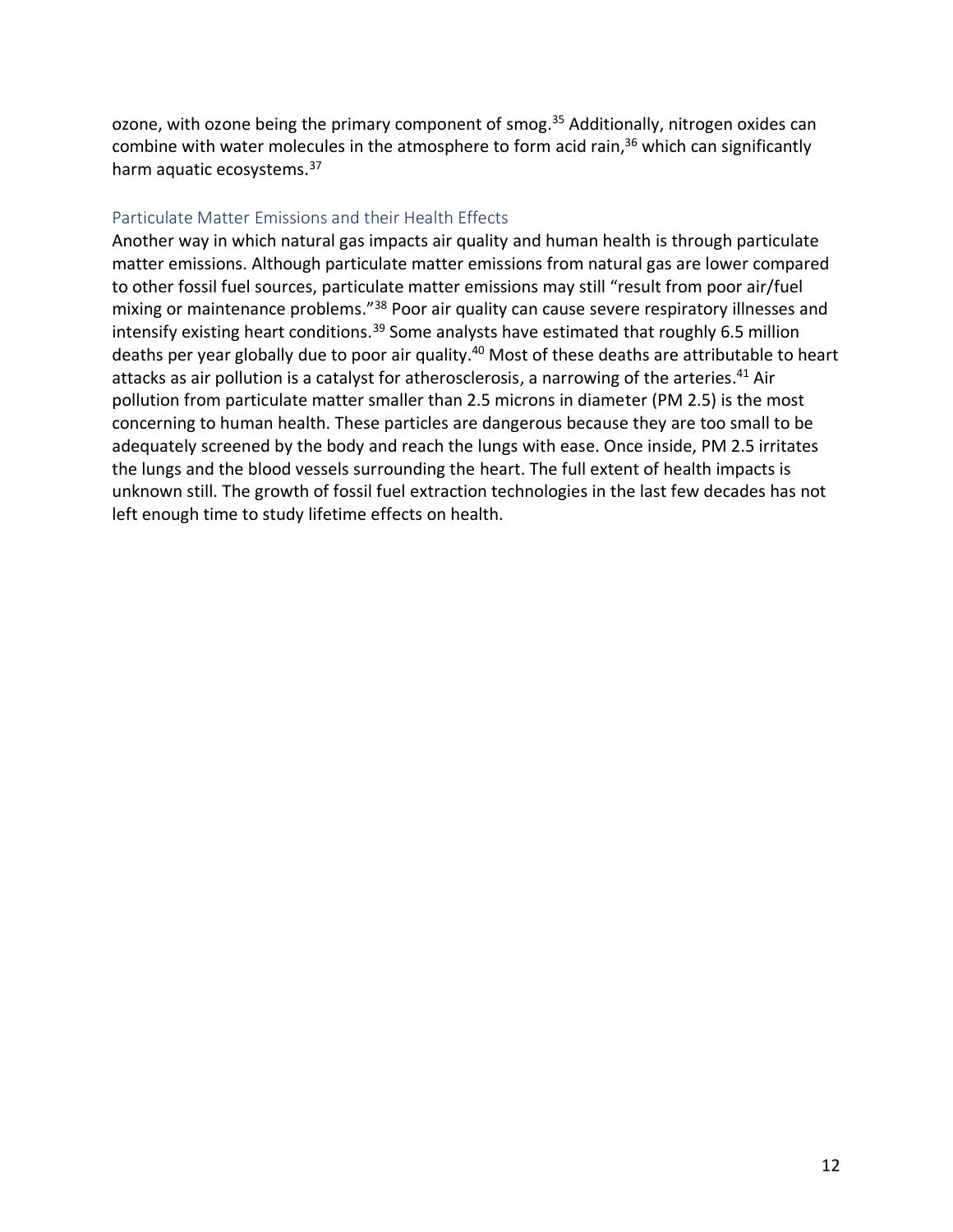# <span id="page-12-0"></span>The Proposed Solution and its Policy Framework

Natural gas extraction and combustion have environmental and public health impacts. New York has created a framework by which it will address the energy mix and reduce its natural gas usage. Commercial and industrial users accounted for 63% of the energy was usage in New York State.<sup>42</sup> Though this does not necessarily cover all of the large energy users, from this, it is clear that New York must address the energy production and consumption of its large energy users. Assembly Bill 1705B, proposed by Assemblywoman Carrie Woerner, would establish a clean energy production program that would incentivize renewable energy production and energy efficient practices for large energy users. The current program focuses its efforts on residential consumers and small businesses. The thought is that large businesses have the capital and access to expertise needed to implement energy efficiency measures. While that may be true, many have not done so. It is likely that energy efficiency measures do not compete well with other more lucrative uses of capital. This bill would provide an additional incentive to large users since they would recover some of the energy taxes they would otherwise pay.

# <span id="page-12-1"></span>Purpose of the Bill

New York Public Service Law (PBS) Section 66 establishes the general powers of commission in respect to gas and electricity. Within PBS§66 are programs with funds dedicated to enhancing energy efficiency and the use of renewable energy resources in the state of New York. Most of the current programs are aimed at homeowners and small businesses, and fail to influence the behaviors of commercial, industrial, and large energy users which are often unable to meet the requirements and transparency demanded of current state programs.<sup>43</sup> Assembly Bill 1705B would change this by adding a new section, PBS§66-p, to establish a clean energy production program for large energy users.

The bill aims to establish a self-directed clean energy technology production program for large users who consumed at least as much energy as 2,000 New York homes. This self-direct program would allow industrial, commercial, or large users to use their energy taxes to implement an energy optimization plan of their own design. This aims to stimulate the growth and implementation of energy-efficient practices and products, as well as renewable and locally distributed energy resources by allowing large businesses and institutions to design and fund their own programs.<sup>44</sup> The energy taxes previously paid by the large users into the general fund would be diverted back to the large users. This makes the bill financially neutral as the energy taxes being collected would go towards energy programs, but the bill can be seen as a loss to the small businesses and residences who would no longer be the sole beneficiaries of these funds.

# <span id="page-12-2"></span>Key Provisions of the Bill

## <span id="page-12-3"></span>Section 1: The Goal of the Clean Energy Program

The commission is to create a self-directed clean energy technology program for large energy users. The goals of the program are to:

• Accelerate improvements in energy efficiency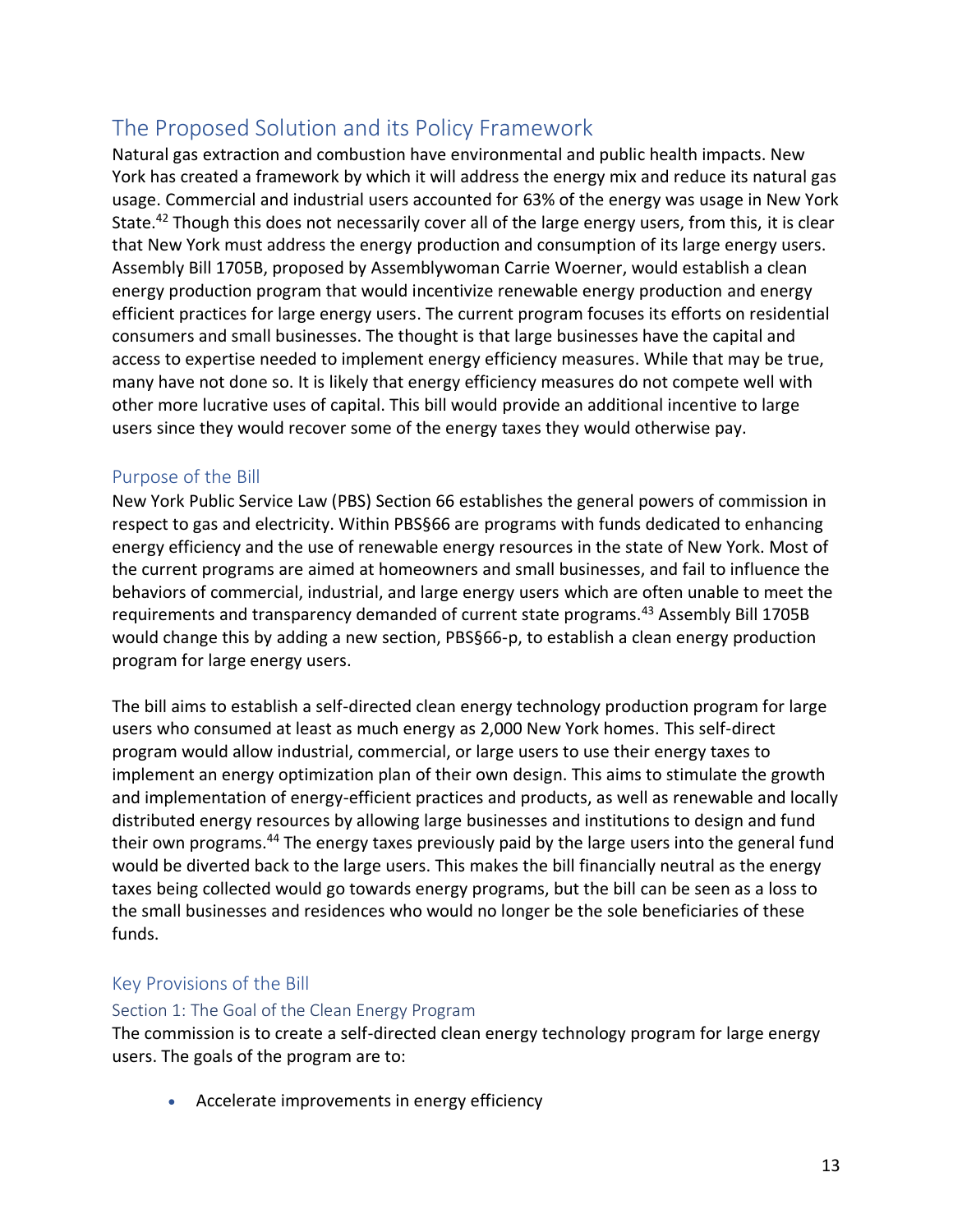- Increase use of advanced energy management products
- Improve the penetration of renewable energy resources (eg. solar, wind, biomass)
- Expand the application of locally distributed energy resources (eg. micro-grids, rooftop solar panels)

The commission has 45 days following the approval of AB 1705B to establish the clean energy tech program.

## <span id="page-13-0"></span>Section 2: Requirements of the Clean Energy Program

The commission is to work with utility companies and large energy users to form the guidelines for the clean energy technology program. The required elements of the guidelines are laid out within AB 1705B. Key elements include:

- An allowance for large energy users to treat existing and future clean energy surcharges as dedicated funds to be used to achieve any of the goals listed above.
- A restriction of the program to individual consumers with a 36-month average demand of two megawatts or to customers aggregating a 36-month average demand of four megawatts, provided that at least one of the accounts being aggregated has a 36-month average demand of at least one megawatt.
- A mechanism for the committee to recoup funds that were erroneously or fraudulently spent.
- A method to calculate energy optimization.
- A requirement that participants in the program must create a self-directed optimization plan, and that participants must match 7.5% of the total costs outlined in their self-directed optimization plan.
- A method to measure and verify energy efficiency claims of the self-direct program participants.

## <span id="page-13-1"></span>Section 3: Annual Reports to the Governor and State Legislature

The commission is to provide an annual report regarding the progress of the clean energy tech program. The report is to be presented on or before January 1st to the governor, the temporary president of the senate, the speaker of the assembly, the minority leader of the senate, and the minority leader of the assembly. The updates serve as another form of accountability for this program.

#### <span id="page-13-2"></span>Self-Direct Programs: Low Administrative Burden, High Flexibility

New York has proposed using a self-direct, clean energy technology production program to address the energy usage of its large energy users. As mentioned above, the bill proposes redirecting existing funds from their system benefits charge. Industrial, commercial, and large users pay energy taxes under the current laws and would continue to do so. However, if they contribute 7.5% and design an energy innovation program, they would get back their tax money to use for improvement of their own facilities. This framework creates little administrative burden, and the money to fund this program already exists. New York would create energy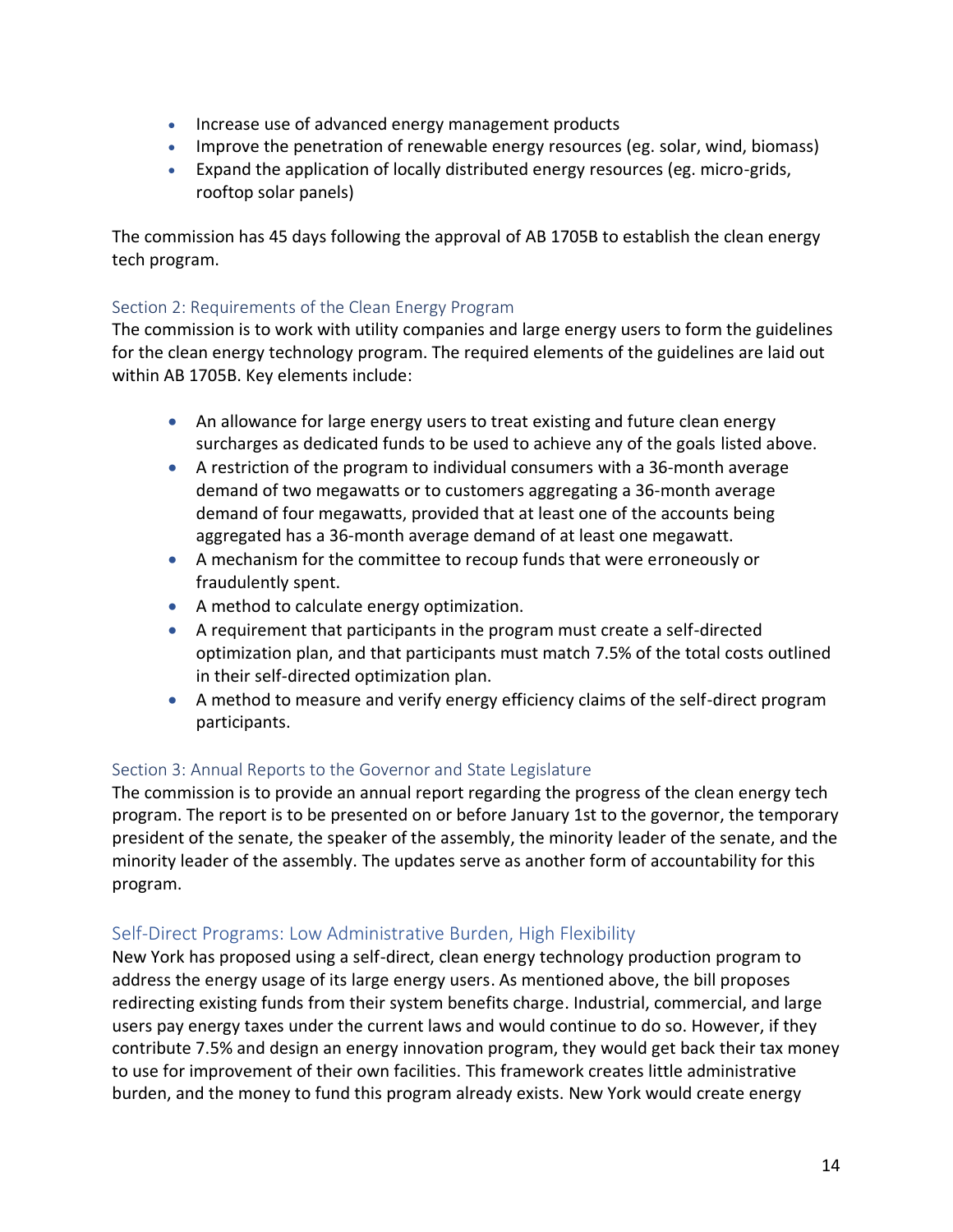savings accounts for the large energy users so that the money is accessible, though the exact mechanism for this is not specified in the bill.



*Figure 5--States that currently implement self-direct programs. Image Source: American Council for an Energy-Efficient Economy*

As noted above, the self-direct program requires accountability from the energy user that participates in the program. They have to match part of the program costs, and they have to measure and verify the energy efficiency claims. This stands in contrast to opt-out programs which grant large energy users a full exemption on energy efficiency fees for users who maximize their energy efficiency without requiring any verification of results. <sup>45</sup> Selfdirect programs, versions of which have already been implemented in several states,

allow the same flexibility for large energy users as an opt-out program but ensures that this money will be used for projects in line with New York's REV. Because of its low administrative burden and high flexibility, the proposed self-direct program would be a step forward as New York moves towards a better energy future.

#### <span id="page-14-0"></span>Large Energy Users in New York State

In the state of New York, the largest energy users are primarily hospitals (ex. Northwell Health System), universities (ex. State University of New York) and manufacturing companies (ex. Global Foundries, Quad Graphics, Ball Container), although the manufacturing base has begun to decline in recent years. The large energy users account for a sizeable portion of New York's energy usage. The National Mohawk Power Company, one of the power utilities in New York, reports that 14 large energy users with an average 2.5MW power usage accounts for 3.3% (302,451 MWh) of the energy consumed despite being only 0.001% of the energy users for that utility.<sup>46</sup> Additionally, Multiple Intervenors is an unincorporated association of large energy users in the state of New York with about 60 members all above the 2 MW threshold.<sup>47</sup> If Multiple Intervenor's members also use an average 2.5MW of power, they collectively consume at least 1.3 terawatt-hours of energy. This is a highly conservative and very provisional estimate, but it shows that by incentivizing a few large energy users, New York State could drive a significant impact on energy usage.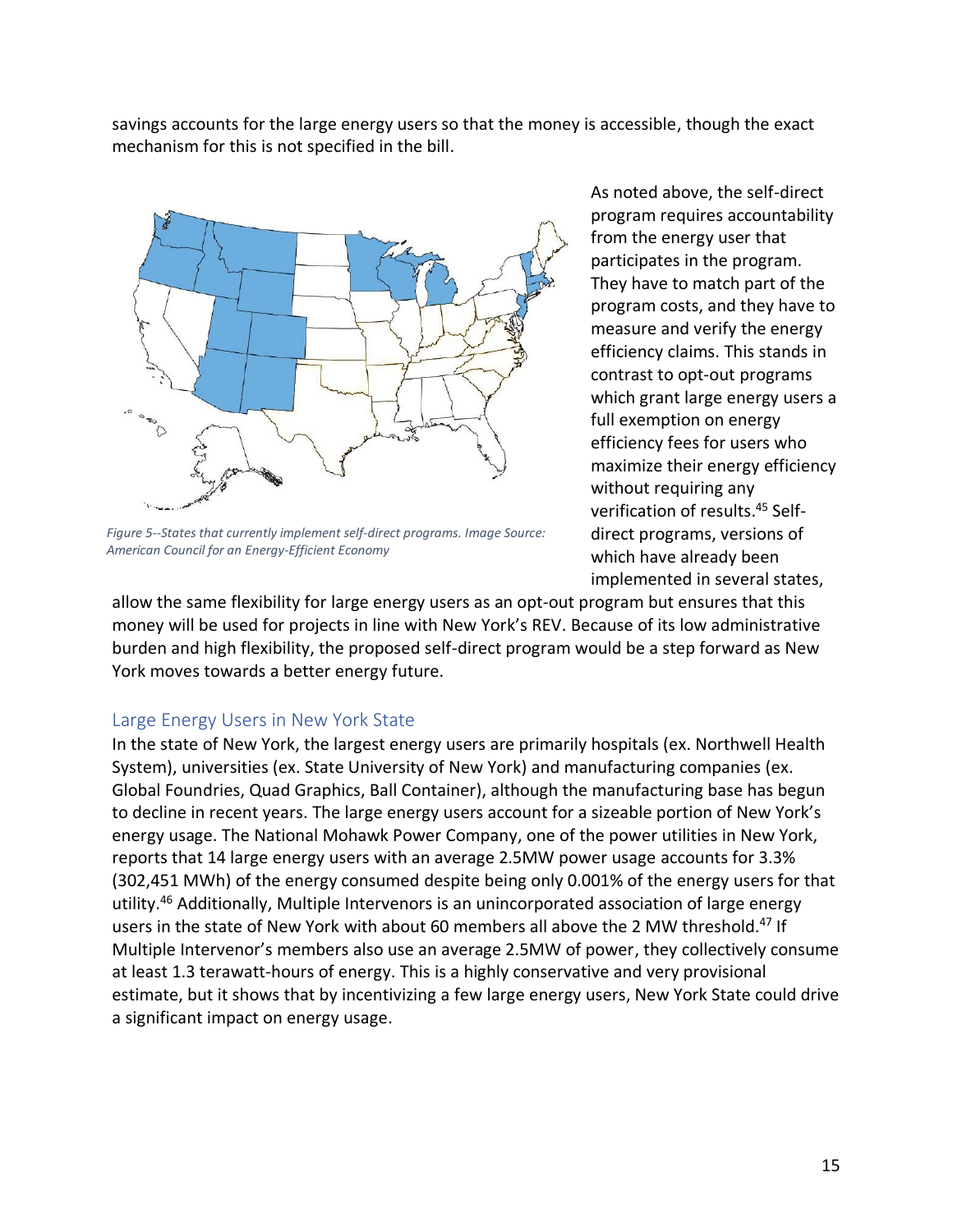Despite the current lack of funds targeting large energy users, they are generally highly interested in self-direct programs, assuming that the structure is correct. In New York, energy funds like the self-direct program being proposed are financed by System Benefit Charges levied on all customers.<sup>48</sup> The System Benefit Charges,

which would fund this clean energy technology production program, are applied on a kilowatt hour (kWH) basis and have a disproportionate impact on high-load users. As a result, System Benefit Charges for large energy users tend to be larger than transmission plus delivery costs. Self-direct programs would allow these users to access their own funds and could allow them several years to use the money they have paid in. Justifying the costs of energy efficiency retrofits tends to be straightforward, as this money does not come out of corporations' capital expenditures budgets, and can make financing projects easier and "cheaper" than they might normally be given New York's high costs relative to other states. Multiple Intervenors has advocated for pushing all the goals laid out in REV, not just energy efficiency measures.

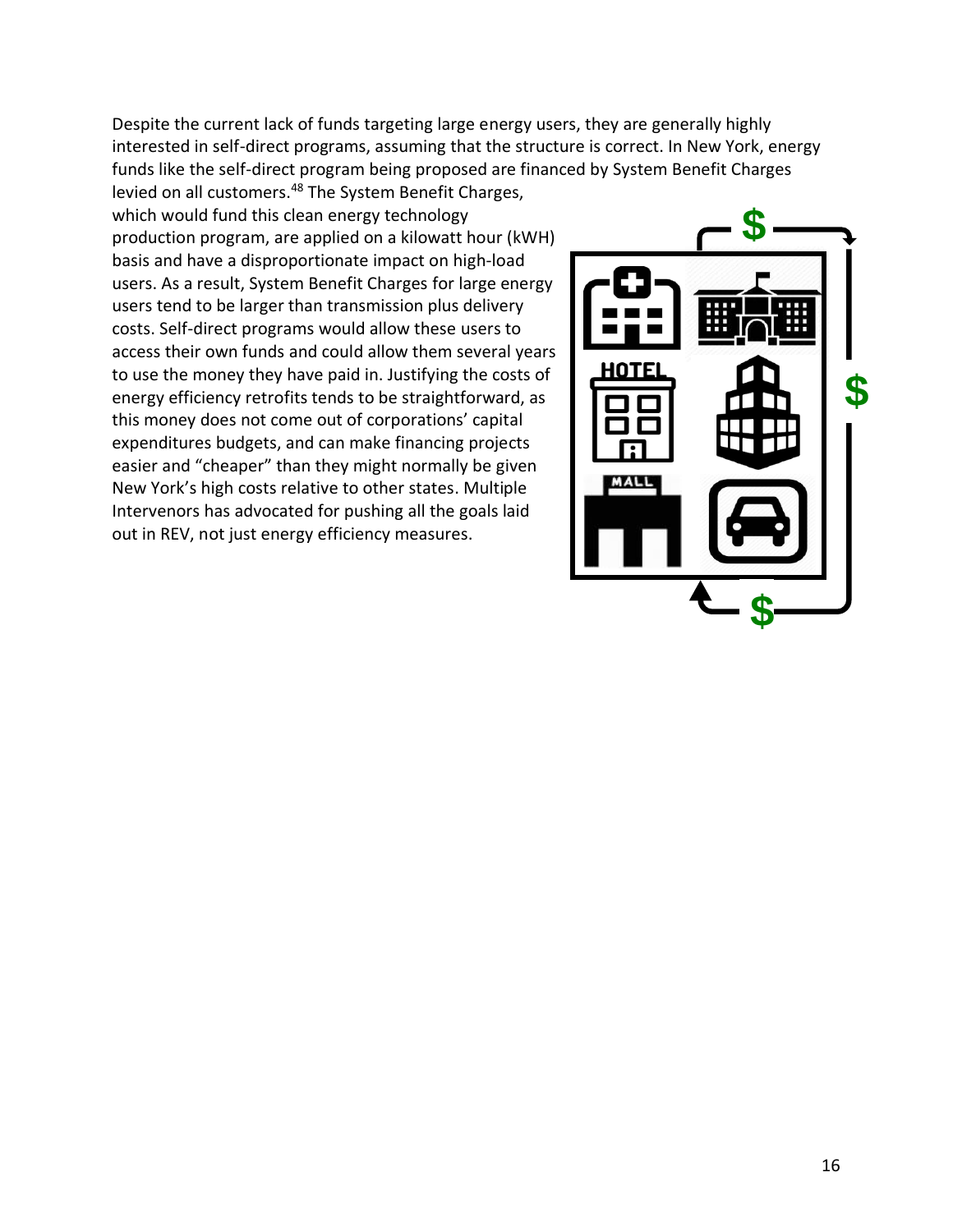# <span id="page-16-0"></span>Transforming New York's Energy Production and Consumption

New York State wants to reduce its dependency on natural gas, and the bill proposes a selfdirect, clean energy production program that promotes energy efficiency and renewable energy. As part of the self-direct program, each participating large energy user will design its own project that will meet the goals of the program. In this section, we provide a glimpse of the types of projects that large energy users might invest in and give a scientific explanation of how they will help transform New York's energy production and consumption.

## <span id="page-16-1"></span>Renewable Energy and Locally Distributed Energy Resources

The State has a goal that 50% of energy will come from renewable energy sources by 2030. To help achieve that goal, the proposed bill encourages large energy users to utilize renewable energy resources. Solar, wind, hydropower, and biomass all avoid burning natural gas and the associated negative impacts. Investment in micro-grids and locally distributed energy resources such as rooftop solar are specifically targeted by the bill as areas for improvement. Large-scale energy users could supply their own energy by adopting these technologies and developing distributed energy systems.

Traditionally, electricity grids have relied on base power generation, cycling, and peaking facilities. Base load is typically met by a generation technology that efficiently produces flat output at the base load, or base demand, level. Cycling facilities ramp up and down throughout the day to serve usual, expected demand fluctuations. Peaking facilities are generally smaller and typically the least efficient; these are used to meet the highest demand of the day and may only be used on the hottest days of the year.<sup>49</sup>

Wind and solar are intermittent sources of generation that fluctuate in response to factors beyond the control of the system operator, such as available sunlight and wind. The system operator must forecast their availability and have a back-up generation method if power is not produced. Solar, especially, is problematic. The sun shines most brightly at mid-day and solar panels produce the most energy while the sun is shining the brightest.<sup>50</sup> Peak power demand, however, occurs in the evenings. This offset between peak solar production and peak power demand can cause a steeper ramp-up to peak production, known as the duck curve.<sup>51</sup> Steep ramp-up periods are costly to climb without reducing system reliability.<sup>52</sup>

The large-scale implementation of bend-the-meter solar and wind power will impact New York's load profile and may impact essential reliability services.<sup>53</sup>

Technology and innovation are unpredictable and a solution to this problem could take many forms. At present, energy storage appears to be the most viable solution, however, application of energy storage technology is too premature, and its effects are too small at current deployment levels, for the system operator to model.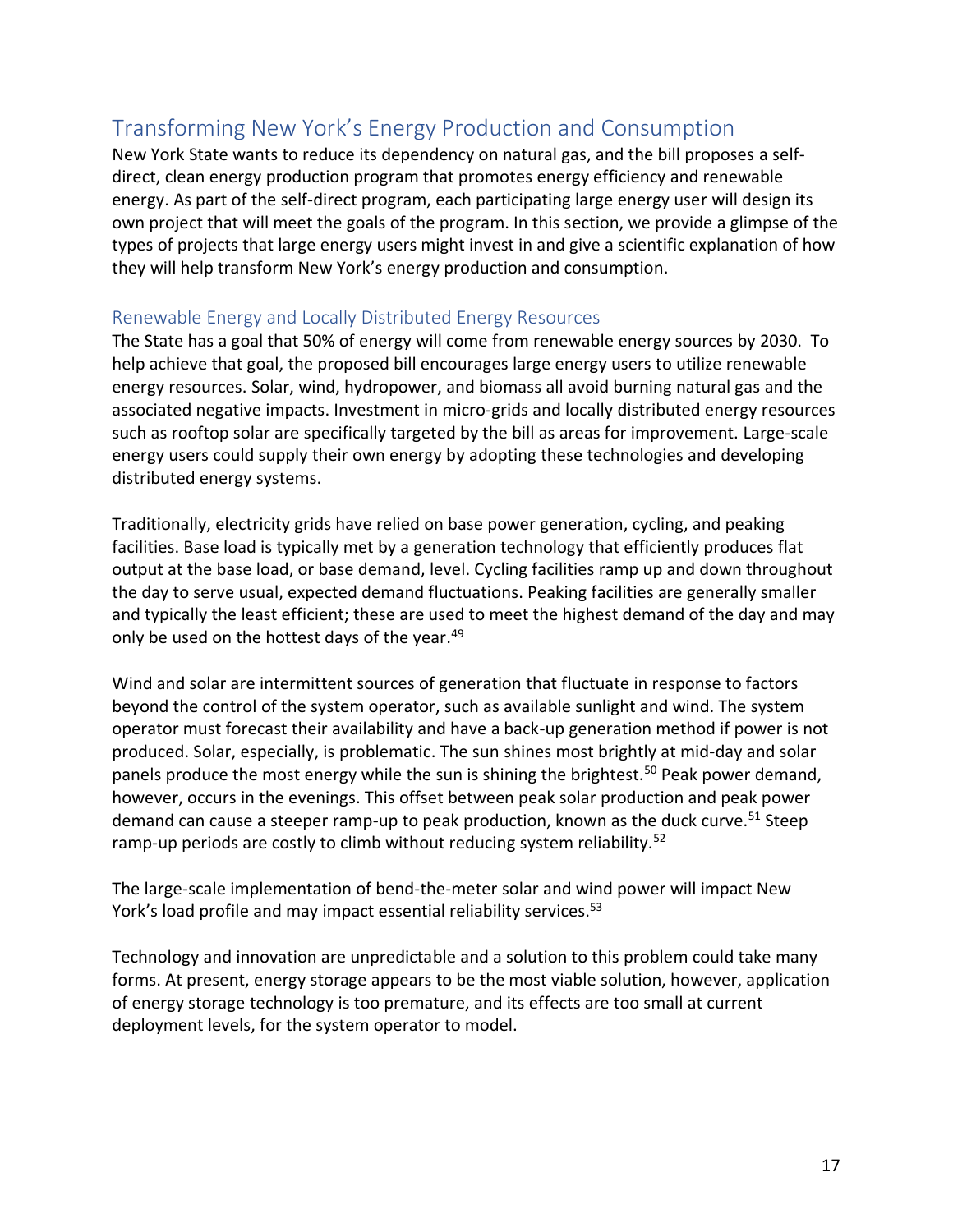#### <span id="page-17-0"></span>Solar Power

Solar energy is harnessed through the use of photovoltaic technology. Solar panels are constructed of materials that have the ability to transform light energy into electrical energy. These materials are traditionally silicon, but the materials have been evolving in order to better capture solar energy.<sup>54</sup> Because the energy from solar panels is direct current, solar panels are usually connected to an inverter that converts the electricity into alternating current, allowing it to be transported and used. Solar panels are still an emerging technology. Commercially available solar panels are about 15% efficient,<sup>55</sup> but laboratory solar cells promise efficiencies ranging from 20% to 46%.<sup>56</sup> The amount of solar energy is fairly consistent throughout the state, so this technology can be applied in most of New York.

#### <span id="page-17-1"></span>Wind Power

New York State also has the potential to harness wind power. Most modern wind turbines are horizontal-axis turbines, meaning they have blades that rotate around an axis parallel to the ground. When the wind blows, it rotates the blades of the turbine. The rotational energy of the blades is converted into electrical energy by a generator. Inland wind is considered commercially viable in areas where the wind speed is greater than 6.5 miles per hour on average, and offshore wind is viable at speeds greater than 7.0 miles per hour.<sup>57</sup> In New York, these conditions are located in areas in and around the Great Lakes and Long Island.<sup>58</sup>

#### <span id="page-17-2"></span>Hydropower

Hydropower is the most mature of the renewable technologies described here and has been used in New York State since 1882.<sup>59</sup> While hydropower is not specifically mentioned in the bill, hydropower is the most widely utilized renewable energy source in the state. Hydropower uses the downward flow of water along rivers to spin a turbine. Just like wind power, a generator converts that rotational energy into electrical energy. Despite the widespread usage of hydropower, there is some debate around whether or not the climatic benefits from its zeroemissions energy are outweighed by the local environmental impacts.<sup>60, 61</sup> Proponents of hydropower tend to be people who are particularly concerned with climate change, while opponents tend to be conservationists. The Sierra Club, for instance, opposes large new hydropower projects, and many smaller ones as well.<sup>62</sup> This is a debate that has been going on for a very long time, and it is likely no consensus will be reached.

#### <span id="page-17-3"></span>Biomass and Biogas

Biomass is another renewable form of energy promoted by the bill. Biomass consists of solid hydrocarbons from organic matter. Biomass has chemical energy in the form of stored energy between atoms, and when biomass is burned, that chemical energy is converted into mechanical energy which can be used by a generator to create electrical energy. Biogas works in the same way but uses gaseous hydrocarbons instead.

Biomass and biogas are controversial because unlike most other sources of renewable energy, they involve the combustion of hydrocarbons and the emission of particulate matter and other pollutants, just like fossil fuels.<sup>63</sup> Advocates of biomass and biogas argue that the carbon being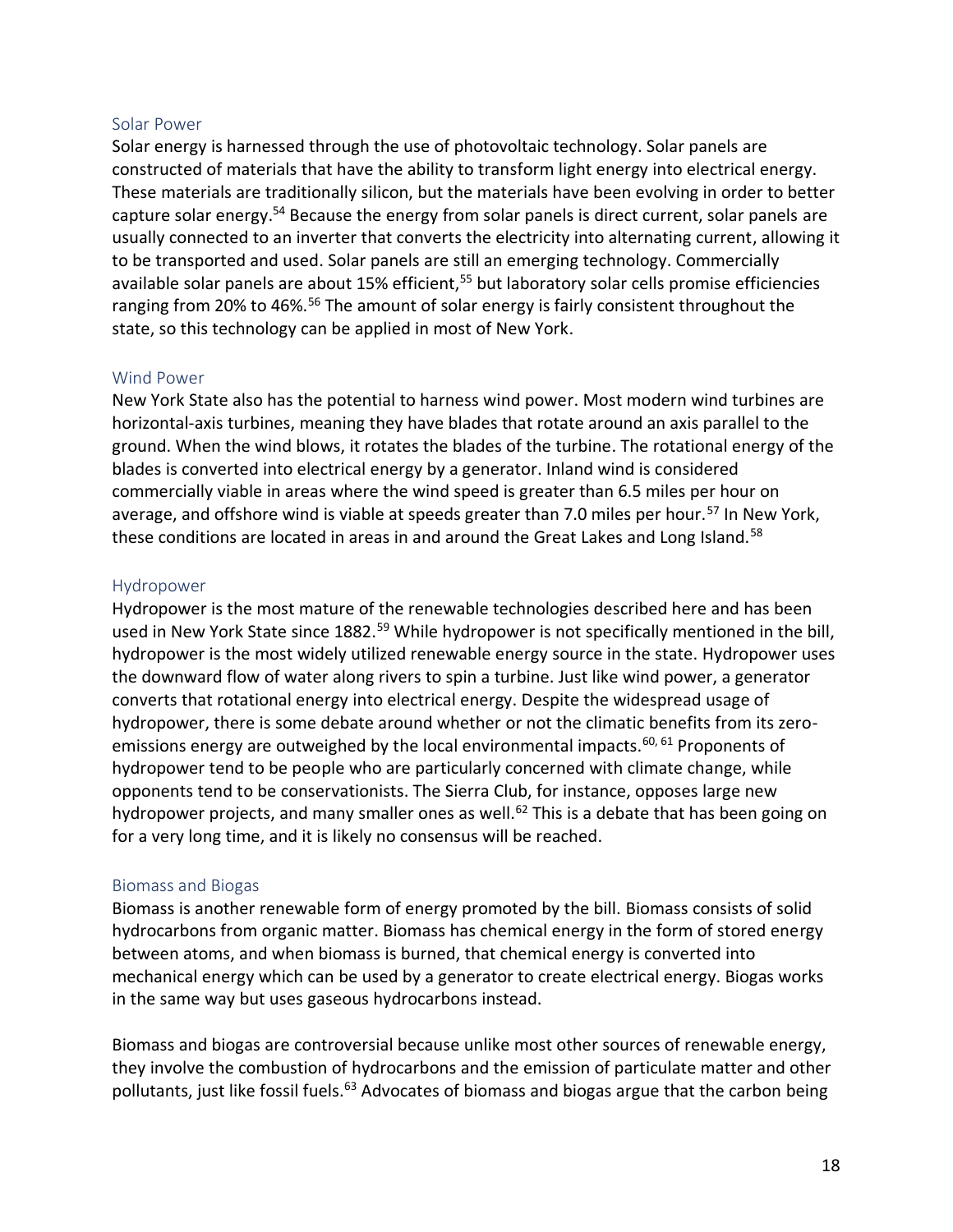burned would have been emitted to the atmosphere anyway, on relatively short timescales (years to centuries),64, 65 and therefore the impact is not comparable to fossil fuels, which have had their emission to the atmosphere accelerated by millions of years. In fact, it can be argued that utilizing carbon capture technology makes biomass combustion carbon negative, as the carbon dioxide taken out of the atmosphere is buried into the long-term carbon cycle rather than being emitted through decomposition in a matter of years or centuries.<sup>66</sup> This is also not a disagreement that seems likely to reach a consensus in the short or long term, as there are some people who would argue that any carbon-based fuel is inherently not a clean and sustainable source of energy.

### <span id="page-18-0"></span>Improvements in Energy Efficiency to Reduce Energy Consumption

Renewable energy production reduces natural gas usage by addressing energy production. Energy efficiency reduces energy demand and, as a result, natural gas demand. Improving energy efficiency means performing the same function while using less energy. This can be achieved by preventing the waste of energy through non-consumable losses during energy conversion. Both new construction and renovations can benefit from better design and technology that reduce energy demands at the source – before the energy is ever even required. Energy efficiency products encompass a broad range of materials, designs and technology, although functionally most are centered around improving insulation and lighting efficiency.<sup>67</sup> Many companies have already undertaken the energy efficiency projects described here, but they are concrete examples of proven technology that could be used by large energy users.

#### <span id="page-18-1"></span>Advanced Energy Management Products

Smart meters and Building Management Systems can be employed to provide feedback and control the energy needs of buildings. Building Management Systems are already in use in many large buildings and updating them would be a good first step. Building Management Systems are tied to heating and cooling systems, lighting sensors and systems, and air quality sensors. This allows the facilities manager to monitor and measure status, ultimately leading to better use of energy. Many older buildings have outdated Building Management Systems. For instance, a building may only have one or two zones even though different parts of a floor may face north or south, and need different zones for optimal efficiency. An upgrade to a Building Management System would be an excellent self-direct project.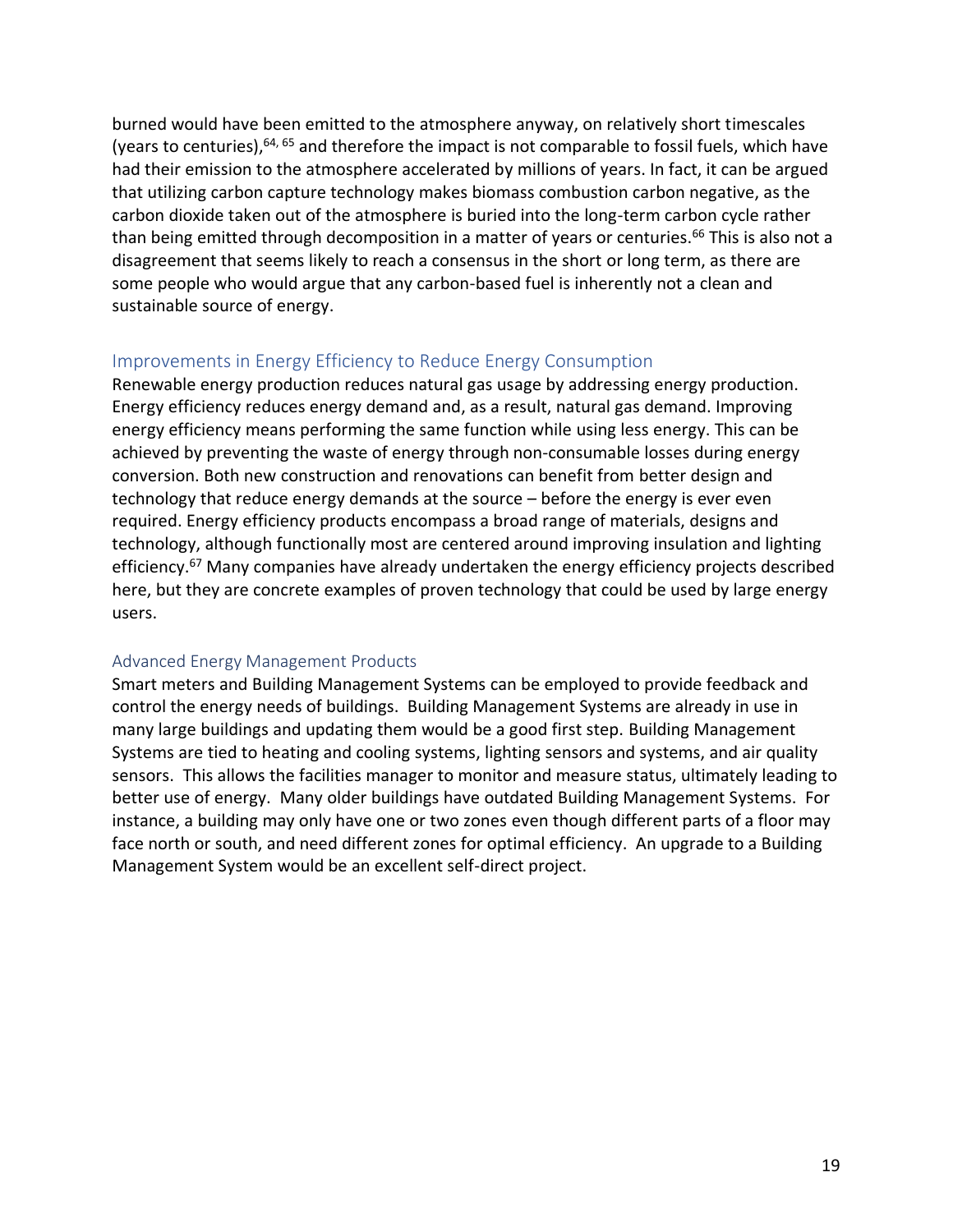#### <span id="page-19-0"></span>Insulation of Window Panes

Insulation is an effective way to improve energy efficiency by preventing unwanted heat from entering a space and preventing wanted heat from leaving a space. One example of using insulation to increase energy efficiency is to install double or triple pane windows in buildings. Double or triple pane window have features such as glass with low emissivity coating and

argon/krypton gas fill that can significantly reduce the amount of heat entering or leaving a building. Low emissivity coating is a thick metal or metallic oxide layer that selectively allows visible light to pass through and deflects solar heat and UV rays away from the building. $68$  Argon and krypton gases are slow-moving gases that have lower conductivity than air (argon has a conductivity of around 67% that of air), reducing heat transfer by creating fewer convective currents within the window. By reducing changes to indoor temperature, large energy users who utilize insulated window panes can use less energy for heating and cooling.<sup>69</sup>



*Figure 6--Insulation technology that could be used for energy efficiency. Image Source: Stanek Windows*

The production of some standard insulation materials creates upstream emissions resulting from manufacturing, although these tend to be considered negligible.<sup>70</sup>

#### <span id="page-19-1"></span>Light Emitting Diodes (LED) Lights

Improved lighting technology, such as light-emitting diodes (LED), is another effective way to improve energy efficiency. LED lights are brighter than traditional incandescent lights while using the same amount of energy. Incandescent lights produce diffuse light that requires reflectors and diffusers to provide directional lights. The use of reflectors and diffusers results in around half of the light never leaving the fixture. In contrast, LED lights are made of tiny clusters of lights that are able to emit light in specific directions. LED lights also dissipate less heat than incandescent lights. The heat produced by LED lights is dissipated through metal heat sinks or liquid cooling whereas incandescent lights dissipate heat directly into the environment. LEDs result in little room heating and can reduce energy spent on air conditioning.<sup>71</sup>

Some energy efficient technologies, such as LED light bulbs, have been shown to contain contaminants such as lead, arsenic, nickel and copper, which can be harmful if ingested or disposed of improperly.<sup>72</sup> However, this waste management issue does not outweigh the benefits that using LED light bulbs could bring to large energy users who are trying to reduce their energy consumption.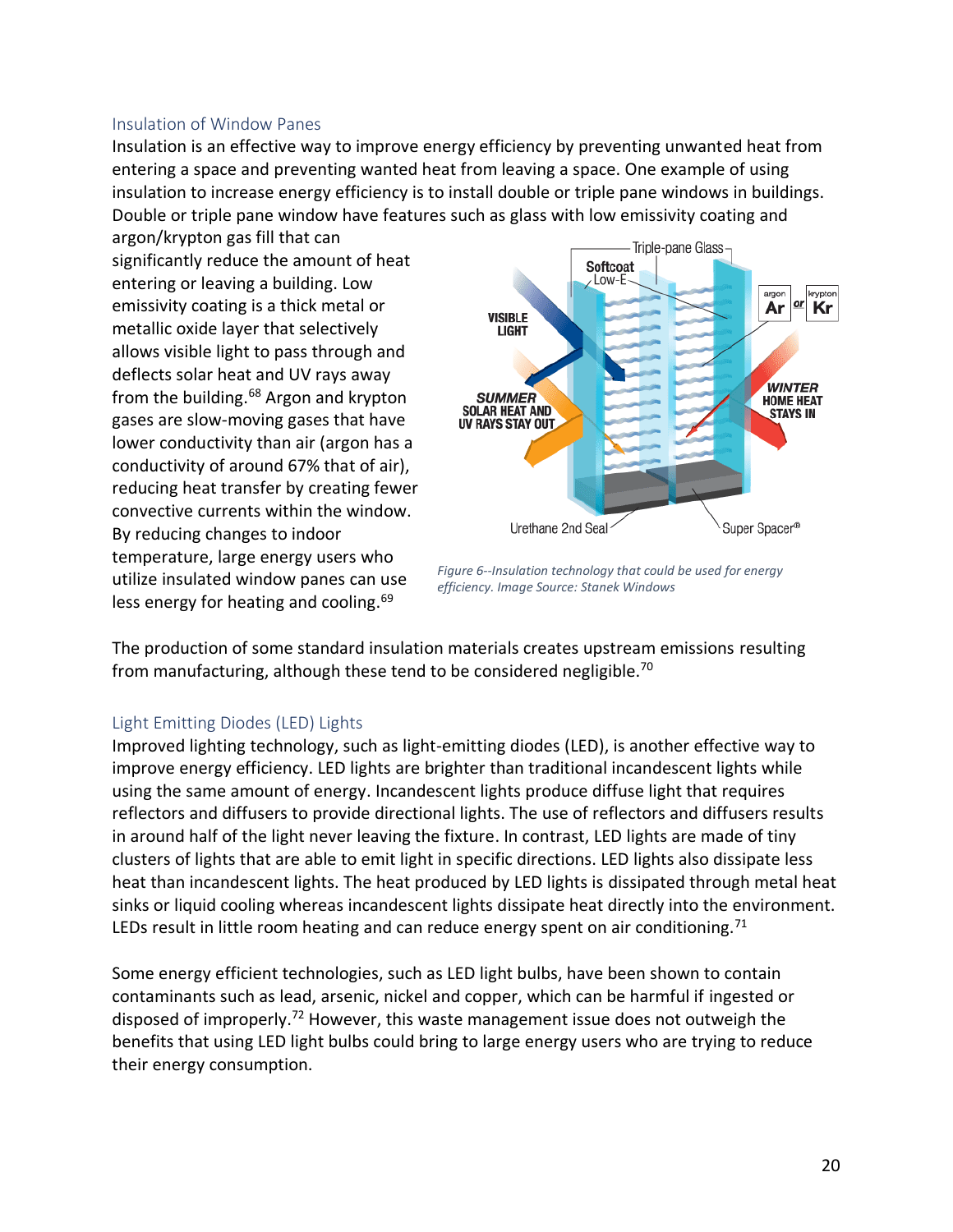# <span id="page-20-0"></span>Measuring the Successes of Energy Efficiency and Renewable Energy

Assembly Bill 1705B creates a self-direct, clean energy technology production program to stimulate two outcomes: increased use of renewable energy resources and reduced energy usage by large energy users. The bill requires the measurement and verification of the outcomes in order to keep large energy users accountable. Additionally, measurement and verification of outcomes helps us understand how successfully this program is in addressing the environmental problems associated with the extraction and combustion of natural gas for energy production. To this effect, it is important to consider how such results will be verified. New York can use three indicators of success, one corresponding with increased use of renewable energy and the other two corresponding with energy efficiency measures. All three of these measures involve data that is readily available and/or established methods.



## <span id="page-20-1"></span>Indicator 1: Increased Electricity Generation from Renewable Energy Sources

AB 1705B promotes renewable source of energy and distributed energy systems. Increased use of renewable resources, like use of solar energy and wind energy, can be measured by the 'Calibrated Simulation' method, which build simulations and energy calculations based on detailed modeling to verify the performance of retrofit projects for whole facility or system.<sup>73</sup>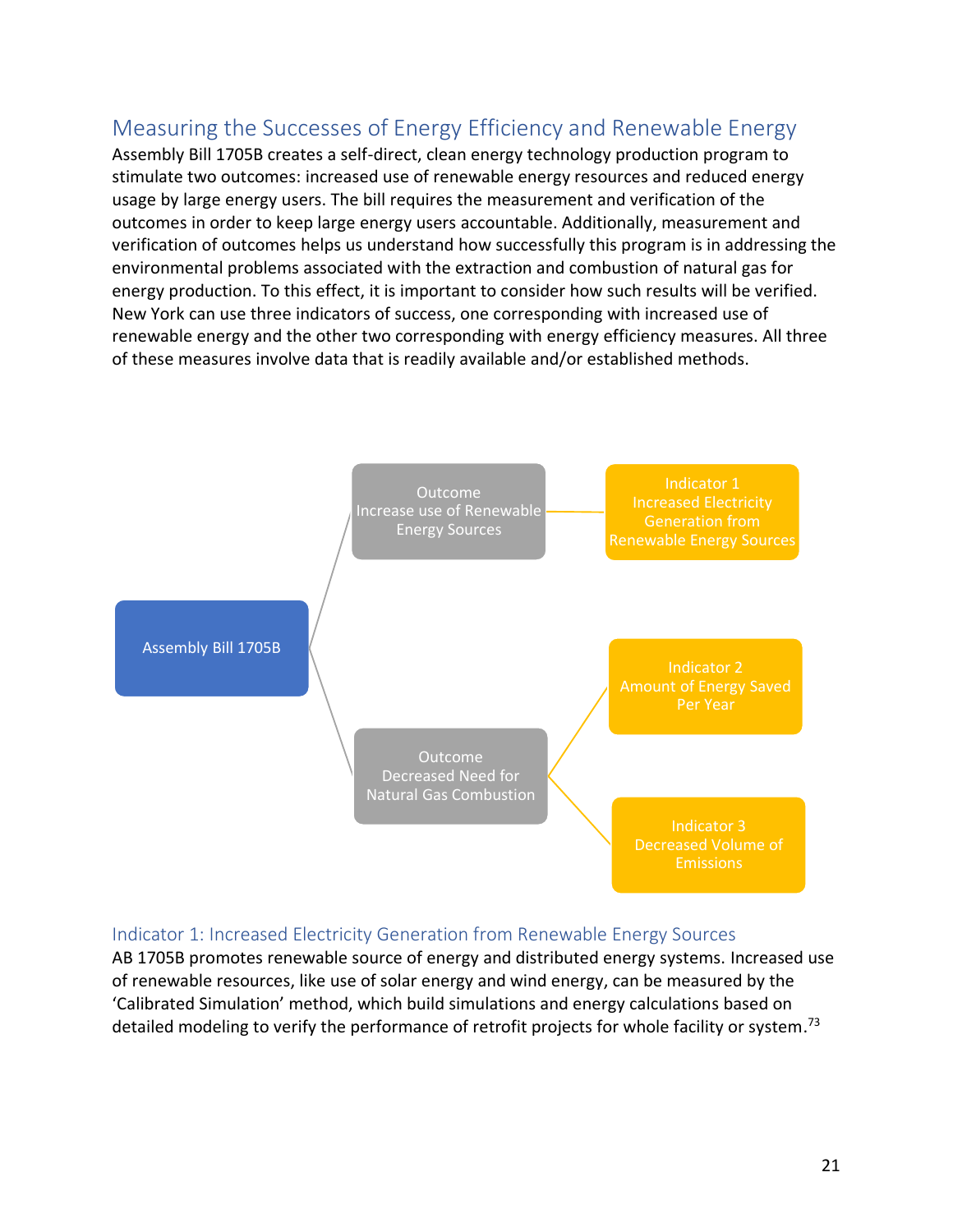# <span id="page-21-0"></span>Indicator 2: Amount of Energy (kWh) Saved Per Year

Facilities that successfully implement energy efficiency measures should see a corresponding reduction in their energy usage for the corresponding process. As such, large energy users should report measurements of the amount of energy saved. Though the amount of energy saved cannot be measured directly, there is an established method for how it should be estimated as shown in the equation below.

It is necessary to measure energy savings as it is required for large energy users in the program. The current method to measure the amount of energy use is by using an electric meter. Calculation of savings involves the formula:

## $Savings = Baseline Energy Use - Post Instantation Energy Use +/- Adjustment$

where baseline energy use refers to the energy use before energy efficiency installation, post installation energy use refers to energy use after energy efficiency installation, and adjustment' involves factors that affect energy use but that are unrelated to equipment performance, like weather. 74

The baseline energy usage of a large user is readily available information. Facilities have electric meters that measure their energy usage throughout each day. The challenge would be in picking an appropriate baseline period. Electric meters would also provide

# <span id="page-21-1"></span>Indicator 3: Decreased Volume of Emissions

Natural gas production and combustion emits carbon dioxide, a greenhouse gas, and nitrous oxide. Large energy users' achievements in reducing electricity demand, therefore, can also been seen through their decreased use of natural gas and emissions of these air pollutants. The Federal Clean Air Act requires major facilities, which large users are likely to be, to report emissions in tons every year. As in Indicator 2, the decreased volume of emissions will be determined by comparing emissions during an appropriate baseline period to those after the energy efficiency project has been completed.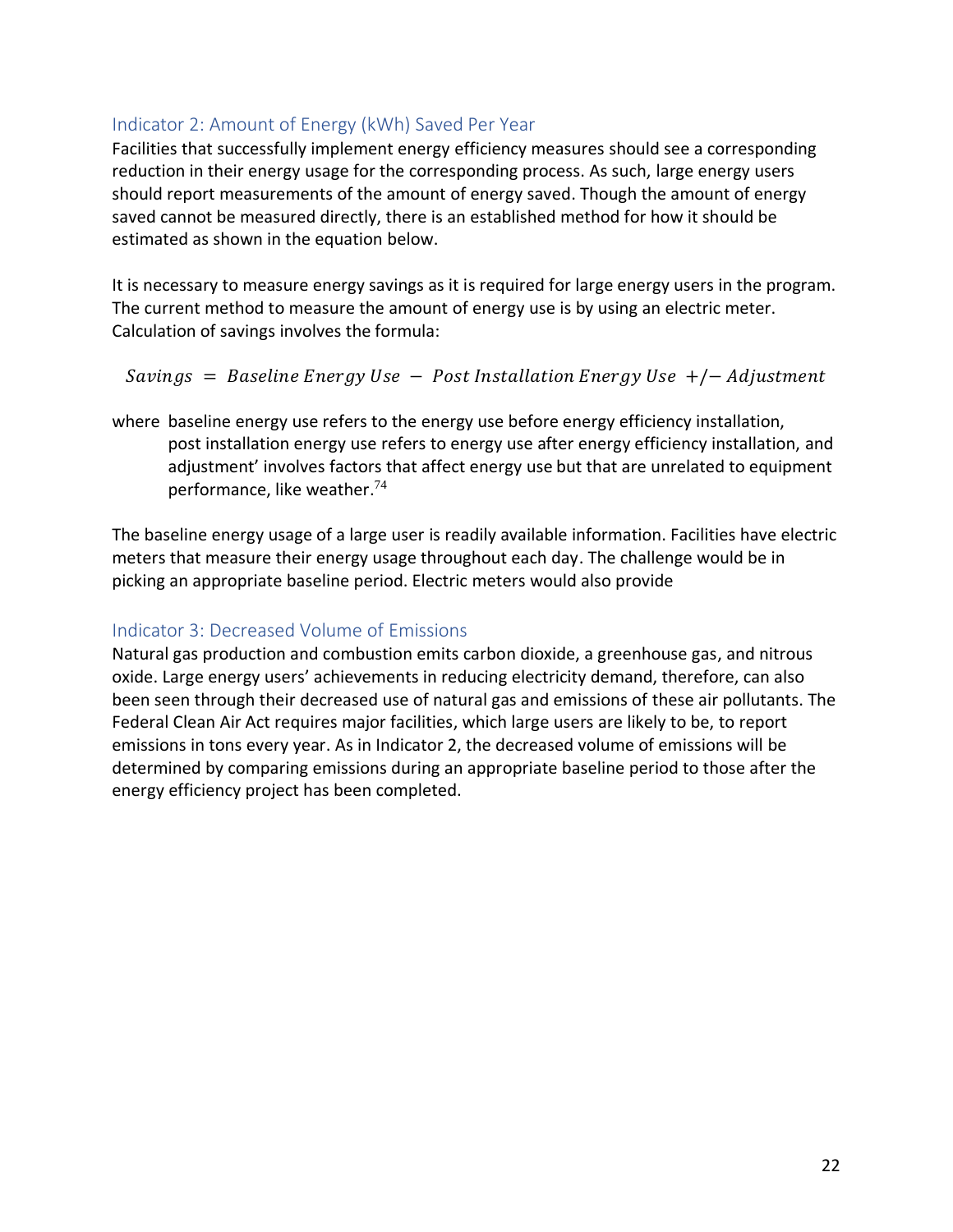# <span id="page-22-0"></span>**Conclusion**

Under REV, the State envisions a future where all New Yorkers benefit from higher energy savings, increased access to renewable resources, and reduced greenhouse gas emissions. REV is transformational; within this plan are proposed regulations to ensure that opportunities for growth and improvement in energy production and consumption are maximized. REV facilitates integration of renewable resources into the State's energy mix. It navigates through the transition from natural gas-dependence to better energy options in the face of rapidly increasing energy requirements in New York. It promotes innovation in the way energy is distributed and managed at the state-level, infrastructures are designed, and users consume energy.

The proposed New York State Assembly Bill 1705B, the "Clean Energy Technology Production Program" is an important component of the REV. It is a concrete approach to address the burgeoning demand for energy in New York State, which at present equates to increased natural gas usage. Over 40% of energy supplied to the State comes from natural gas.<sup>75</sup> The extraction and consumption of this fossil fuel puts pressure on the environment because it causes habitat fragmentation, water quality issues, and emissions of carbon dioxide, nitrous oxide, and particulate matter. AB 1705B recognizes that these issues can be reduced if the state changes how energy is produced and lowers how much energy in consumed. As such, AB 1705B promotes renewable sources and distributed energy systems such as solar, wind, hydropower, and biomass. It also promotes energy efficiency measures such as advanced energy management systems, insulted window panes, and light emitted diodes.

Currently, the State assists small energy users by providing funds for energy efficiency programs. Large energy users such as hospitals, universities, and other commercial and industrial users are left out. They are not incentivized to improve their energy consumption practices or facilities. Meeting the REV goals would prove to be a challenge if this persists because large users consume about 63% of all energy supplied to the State. AB 1705B is an initiative to ensure large users' inclusion in the movement to change the State's energy portfolio. It gives large users the opportunity to identify the best or most innovative energy programs based on their own unique requirements and capacities. It makes use of the existing taxation system to allow large users to self-direct, invest in clean energy, and implement costeffective programs. This is a crucial step towards increasing overall energy efficiency and use of renewable resources in New York State. Ultimately, AB1705B would enable the State to meet its goal of protecting the environment and human health through better energy choices and more efficient energy use.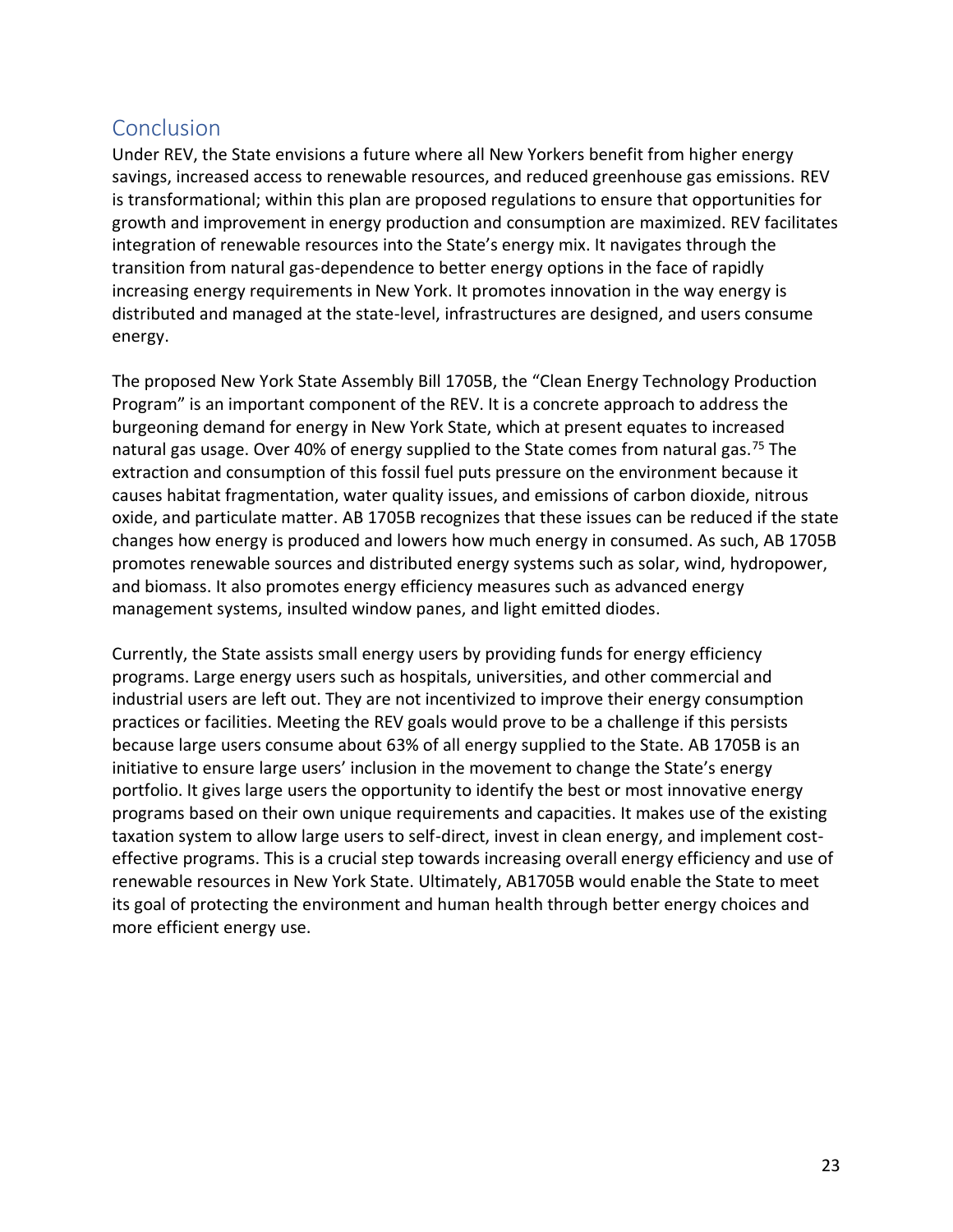# <span id="page-23-0"></span>References

 $\overline{a}$ 

<sup>1</sup> Raphael K. Didham, "Ecological Consequences of Habitat Fragmentation," in *ELS* (American Cancer Society, 2010), https://doi.org/10.1002/9780470015902.a0021904.

<sup>3</sup> "Summary 2016 Emission Inventory," New York State Department of Environmental Conservation, accessed July 20, 2018, https://www.dec.ny.gov/chemical/113619.html.

<sup>4</sup> "Summary 2016 Emission Inventory."

<sup>5</sup> "Air Pollution and Heart Disease, Stroke," June 15, 2018,

http://www.heart.org/HEARTORG/Conditions/More/MyHeartandStrokeNews/Air-Pollution-and-Heart-Disease-Stroke\_UCM\_442923\_Article.jsp#.WyRA8xIzrox.

<sup>6</sup> "New York State Energy Profile 2016," January 25, 2018,

https://www.eia.gov/electricity/state/newyork/index.php.

<sup>7</sup> "New York State Energy Profile 2016."

<sup>8</sup> Carrie Woerner, "New York State Clean Energy Tech Production Program" (2017),

http://assembly.state.ny.us/leg/?default\_fld=&bn=A01705&term=2017&Summary=Y&Actions=Y&Text=Y&Commit tee%26nbspVotes=Y&Floor%26nbspVotes=Y.

<sup>9</sup> "New York State Energy Profile 2016."

<sup>10</sup> "New York State Energy Profile 2016."

<sup>11</sup> Ian M Hoffman et al., "The Total Cost of Saving Electricity through Utility Customer-Funded Energy Efficiency Programs: Estimates at the National, State, Sector, and Program Level" (Berekely Lab, Electricity Markets & Policy Group, April 2015).

<sup>12</sup> Lucia Graves, "On the Faultline: New York Fracking Ban Leaves State Divided as Primary Looms," *The Guardian*, April 16, 2016, sec. Environment, http://www.theguardian.com/environment/2016/apr/16/fracking-new-yorkprimary-bernie-sanders-hillary-clinton-donald-trump.

<sup>13</sup> "New York - State Energy Profile Analysis - U.S. Energy Information Administration (EIA)," July 20, 2017, https://www.eia.gov/state/analysis.php?sid=NY.

<sup>14</sup> "How It Works: Water for Natural Gas," Union of Concerned Scientists, accessed August 6, 2018,

https://www.ucsusa.org/clean-energy/energy-water-use/water-energy-electricity-natural-gas.

<sup>15</sup> Matthew Harrison et al., "Methane Emissions from the Natural Gas Industry," Project Summary (National Risk Management Research Laboratory: United States Environmental Protection Agency, June 1997),

https://permanent.access.gpo.gov/websites/epagov/www.epa.gov/ORD/WebPubs/projsum/600sr96080.pdf. <sup>16</sup> Didham, "Ecological Consequences of Habitat Fragmentation."

<sup>17</sup> Didham.

<sup>18</sup> Brady W. Allred et al., "Ecosystem Services Lost to Oil and Gas in North America," *Science* 348, no. 6233 (April 24, 2015): 401–2, https://doi.org/10.1126/science.aaa4785.

<sup>19</sup> Madelon L. Finkel and Madelon L Finkel, *Human and Environmental Impact of Fracking: How Fracturing Shale for Gas Affects Us and Our World* (Santa Barbara, CA, UNITED STATES: ABC-CLIO, LLC, 2015),

http://ebookcentral.proquest.com/lib/columbia/detail.action?docID=1963714.

<sup>20</sup> Theo Colborn et al., "Natural Gas Operations from a Public Health Perspective," *Human and Environmental Risk Assessment* 17, no. 5 (2011): 1039–56, https://doi.org/10.1080/10807039.2011.605662.

<sup>21</sup> Colborn et al.

<sup>22</sup> Henry A Waxman, Edward J Markey, and Diana DeGette, "Chemicals Used in Hydraulic Fracturing" (United States House of Representatives, Committee on Energy and Commerce, n.d.),

http://www.conservation.ca.gov/dog/general\_information/Documents/Hydraulic%20Fracturing%20Report%204% 2018%2011.pdf.

<sup>23</sup> Waxman, Markey, and DeGette.

<sup>24</sup> "New York - State Energy Profile Analysis - U.S. Energy Information Administration (EIA)."

<sup>25</sup> Jackson et al., "Increased Stray Gas Abundance in a Subset of Drinking Water Wells near Marcellus Shale Gas Extraction."

<sup>2</sup> Robert B. Jackson et al., "Increased Stray Gas Abundance in a Subset of Drinking Water Wells near Marcellus Shale Gas Extraction," *Proceedings of the National Academy of Sciences of the United States of America* 110, no. 28 (2013): 11250–55.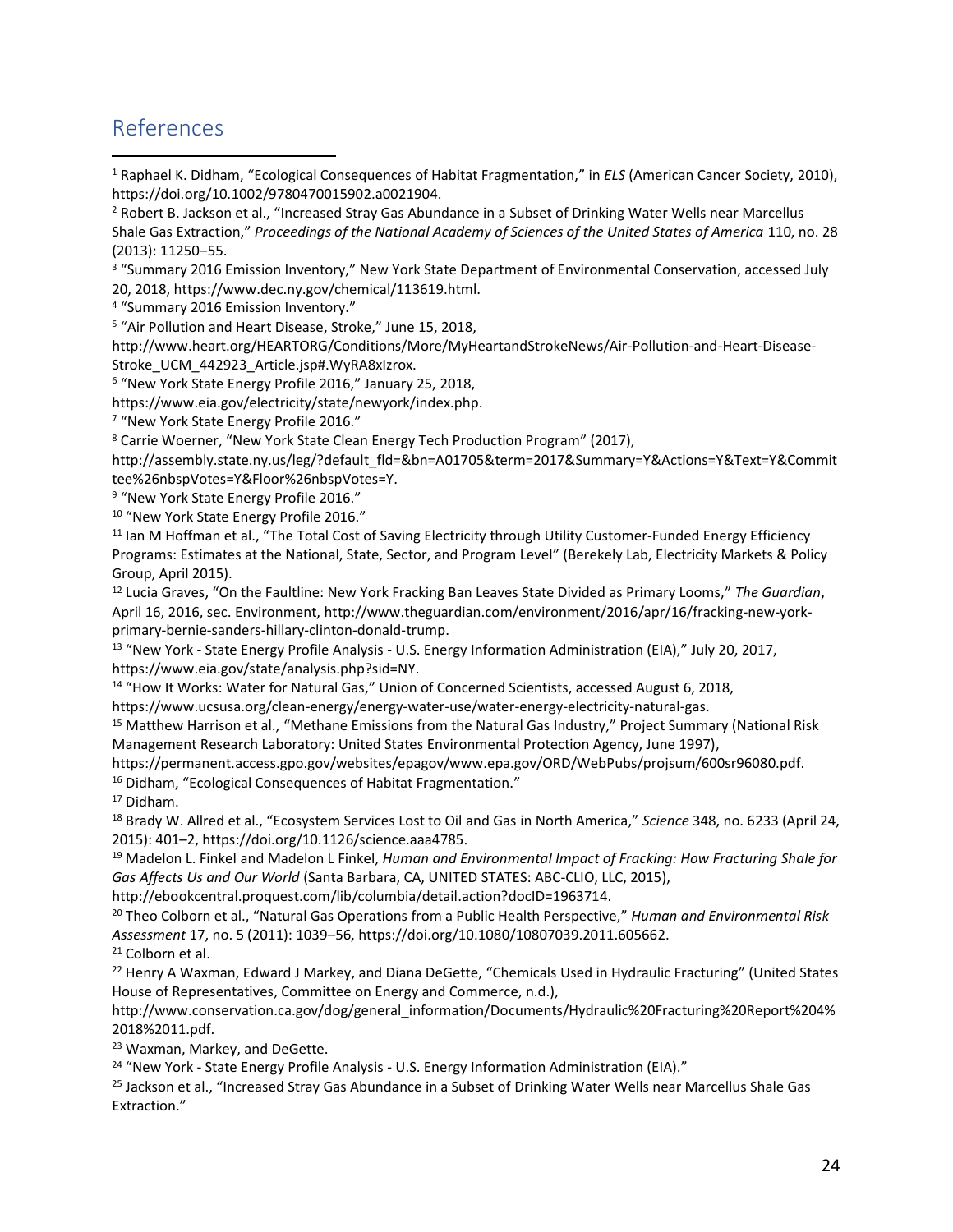<sup>26</sup> William M Kappel and Elizabeth A Nystrom, "Dissolved Methane in New York Groundwater," n.d., 6.

<sup>28</sup> Rinkesh, "Pros and Cons of Natural Gas," *Conserve Energy Future* (blog), January 28, 2015,

<sup>29</sup> Willia[m](https://courseworks2.columbia.edu/courses/64649)s, P., (2018). ENVP U6115: Climatology. [PowerPoint Slides]. Retrieved from

<https://courseworks2.columbia.edu/courses/64649>

<sup>30</sup> "Summary 2016 Emission Inventory."

 $\overline{a}$ 

<sup>31</sup> "Climate Change 2013: The Physical Science Basis. Contribution of Working Group I to the Fifth Assessment Report of the Intergovernmental Panel on Climate Change" (IPCC, 2013, Cambridge University Press, n.d.), 1535, https://doi.org/10.1017/CBO9781107415324.

32 Office of Air Quality Planning and Standards, Office of AIr and Radiation, U.S. Environmental Protection Agency, "Natural Gas Combustion," in *AP-42: Compilation of Air Emission Factors*, 5th ed. (Research Triangle Park, NC 27711: U.S. Environmental Protection Agency, 1998).

33 Office of Air and Radiation United States Environmental Protection Agency, "Basic Information about NO2," Overviews and Factsheets, Nitrogen Dioxide (NO2) pollution, July 6, 2016, https://www.epa.gov/no2 pollution/basic-information-about-no2.

34 United States Environmental Protection Agency.

<sup>35</sup> "Nitrogen Oxides (NOx), Why and How They Are Controlled," Technical Bulletin (United States Environmental Protection Agency, November 1999).

<sup>36</sup> "Nitrogen Oxides (NOx), Why and How They Are Controlled."

<sup>37</sup> Office of Air and Radiation United States Environmental Protection Agency, "Effects of Acid Rain," Overviews and Factsheets, US EPA, March 16, 2016, https://www.epa.gov/acidrain/effects-acid-rain.

<sup>38</sup> Office of Air Quality Planning and Standards, Office of AIr and Radiation, U.S. Environmental Protection Agency, "Natural Gas Combustion."

<sup>39</sup> "Air Pollution and Heart Disease, Stroke."

<sup>40</sup> "Air Pollution and Heart Disease, Stroke."

<sup>41</sup> "Air Pollution and Heart Disease, Stroke."

<sup>42</sup> "New York State Energy Profile 2016."

<sup>43</sup> "A01705 Memo," New York State Assembly, accessed August 1, 2018,

http://assembly.state.ny.us/leg/?default\_fld=&leg\_video=&bn=A01705&term=2017&Memo=Y.

<sup>44</sup> Carrie Woerner, New York State Clean Energy Tech Production Program; Joseph A. Griffo, "New York State Clean Energy Tech Production Program" (2017), https://www.nysenate.gov/legislation/bills/2017/s1225/amendment/b. <sup>45</sup> American Council for an Energy Efficient Economy, "Self-Direct Programs for Large Energy Users," ACEEE, April 27, 2012, https://aceee.org/sector/state-policy/toolkit/industrial-self-direct.

<sup>46</sup> George Carlin, "Electric and/or Gas Utilities Classes A and B Annual Report of Niagara Mohawk Power

Corporation" (Niagara Mohawk Power Corporation, 2018),

http://documents.dps.ny.gov/public/MatterManagement/CaseMaster.aspx?MatterCaseNo=10-01665; Thomas B. King, "Niagara Mohawk Power Corporation d/b/a National Grid Schedule for Electric Service Applicable in All

Territory Served by This Company" (Niagara Mohawk Power Corporation, April 27, 2009),

https://www2.dps.ny.gov/ETS/jobs/display/download/6262624.pdf.

<sup>47</sup> "About MI," Multiple Intervenors, accessed August 7, 2018, http://www.multipleintervenors.com/about-mi/. 48 "System Benefits Charge," New York State Department of Public Service, June 3, 2014,

http://www3.dps.ny.gov/W/PSCWeb.nsf/All/58290EDB9AE5A89085257687006F38D1?OpenDocument.

<sup>49</sup> "Solar Impact on Grid Operations - An Initial Assessment" (NYISO, June 30, 2016),

http://www.nyiso.com/public/webdocs/markets\_operations/services/planning/Documents\_and\_Resources/Speci al Studies/Special Studies Documents/Solar%20Integration%20Study%20Report%20Final%20063016.pdf.

<sup>50</sup> Toby D. Couture, "Introducing the Shark Curve," May 22, 2018,

https://www.greentechmedia.com/articles/read/introducing-the-shark-curve.

<sup>51</sup> Couture.

<sup>52</sup> "Solar Impact on Grid Operations - An Initial Assessment."

53 "Solar Impact on Grid Operations - An Initial Assessment."

<sup>54</sup> "Solar Photovoltaic Technology Basics," National Renewable Energy Laboratory, accessed July 30, 2018, https://www.nrel.gov/workingwithus/re-photovoltaics.html.

<sup>27</sup> Finkel and Finkel, *Human and Environmental Impact of Fracking*.

https://www.conserve-energy-future.com/pros-and-cons-of-natural-gas.php.